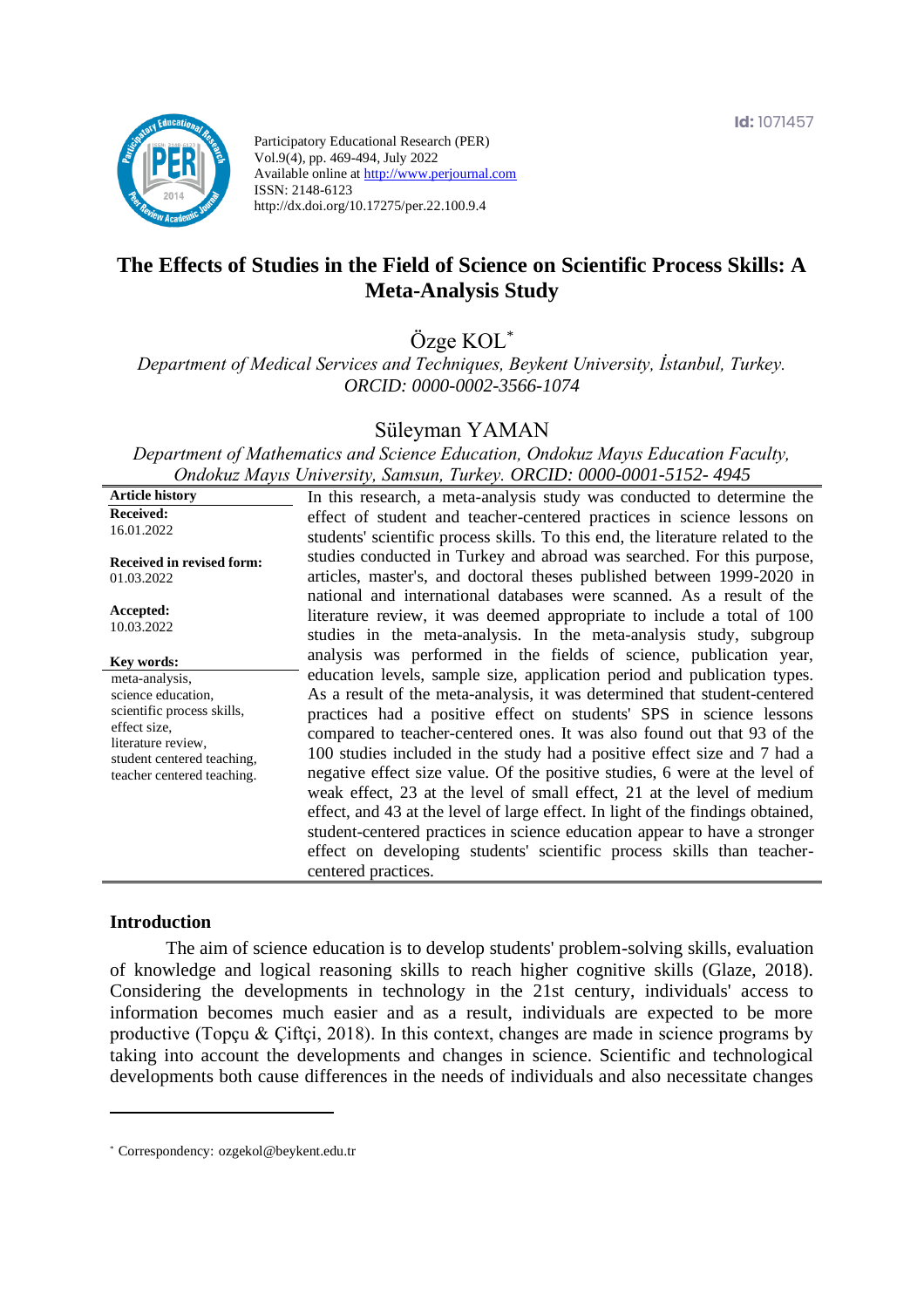in learning and teaching approaches. With the change in learning and teaching approaches; it is aimed to raise individuals who can produce knowledge and use this information actively. In this context, individuals are expected to have high characteristics such as critical approach to problems, communication skills and entrepreneurship. In the curricula that are updated to raise individuals with these characteristics, the aim is to transfer knowledge and enable individuals to acquire values and skills by considering individual factors. The field-specific skills part of the curriculum which is in use in Turkey to reach these goals mentions Scientific Process Skills (SPS), life skills, engineering, and design skills (T.R. Ministry of National Education Board of Education and Discipline [MoNE], 2018).

SPS have been recognized by Science-A Process Approach – SAPA curriculum Project developed through the American Association for the Advancement of Science-AAAS. SPS includes adaptation to different disciplines and also skills that can be transferred to other fields, which are desired behaviors in a scientist (Mutlu, 2012). In the science lesson education program, which was last updated in 2018 (MoNE, 2018), SPS includes the skills that scientists use in their studies such as making observations, measuring, classifying, recording data, forming hypotheses, using data, creating models, making inferences, changing, and controlling variables, and experimenting (Köksal, Koray, & Açıkgül-Fırat, 2020). These skills can be defined as the ability to establish complex and organized thinking and/or action schemes to achieve an objective (Tavares, Vieira, & Pedro, 2017).

The fact that SPS has been included in the secondary science education curriculum applied in Turkey since 2005 has caused an increase in the number of studies conducted in this field. Considering that studies on SPS started about 60 years ago in developed countries, it can be said that there are a large number of studies conducted on the field. It is possible to compare the results of many of these studies conducted independently in different countries, with varying levels of education and subject areas. It means that the results of many studies can be generalized and provide a general tendency to shed light on new studies. It is only possible for researchers to provide clarity for a new study with the results obtained from research synthesis. Meta-analysis is a synthesis of individual studies on the same research topic, can be used to achieve these goals (Şad, Kış, Demir, & Özer, 2016).

# *Meta-Analysis*

In general, meta-analysis can be defined as a characteristic analysis of the result statistics of the quantities of effect sizes (such as correlation coefficients or p values) in studies conducted in different ways (Lipsey and Wilson, 2001). The aims of meta-analysis can be explained as increasing the sample size by bringing together studies with small sample sizes, improving effect size estimations by increasing statistical power, and generalizing the findings by combining them (Büyüköztürk et al., 2014), to evaluate the inconsistencies in different sources, and examining the reasons of these (Kavale, 2001) and to reveal new research topics that can be examined in line with the data obtained (Franke, 2001). Steps planned meticulously should be followed within a specific system to achieve these goals. The steps followed in meta-analyses are briefly as follows (Bakioğlu and Özcan, 2016):

- Choosing the subject area to be researched,
- Putting forward the hypotheses relating to the subject,
- Establishing the inclusion and exclusion criteria of the study,
- Collecting the data from studies that meet the requirements and transforming the results into a standard form,

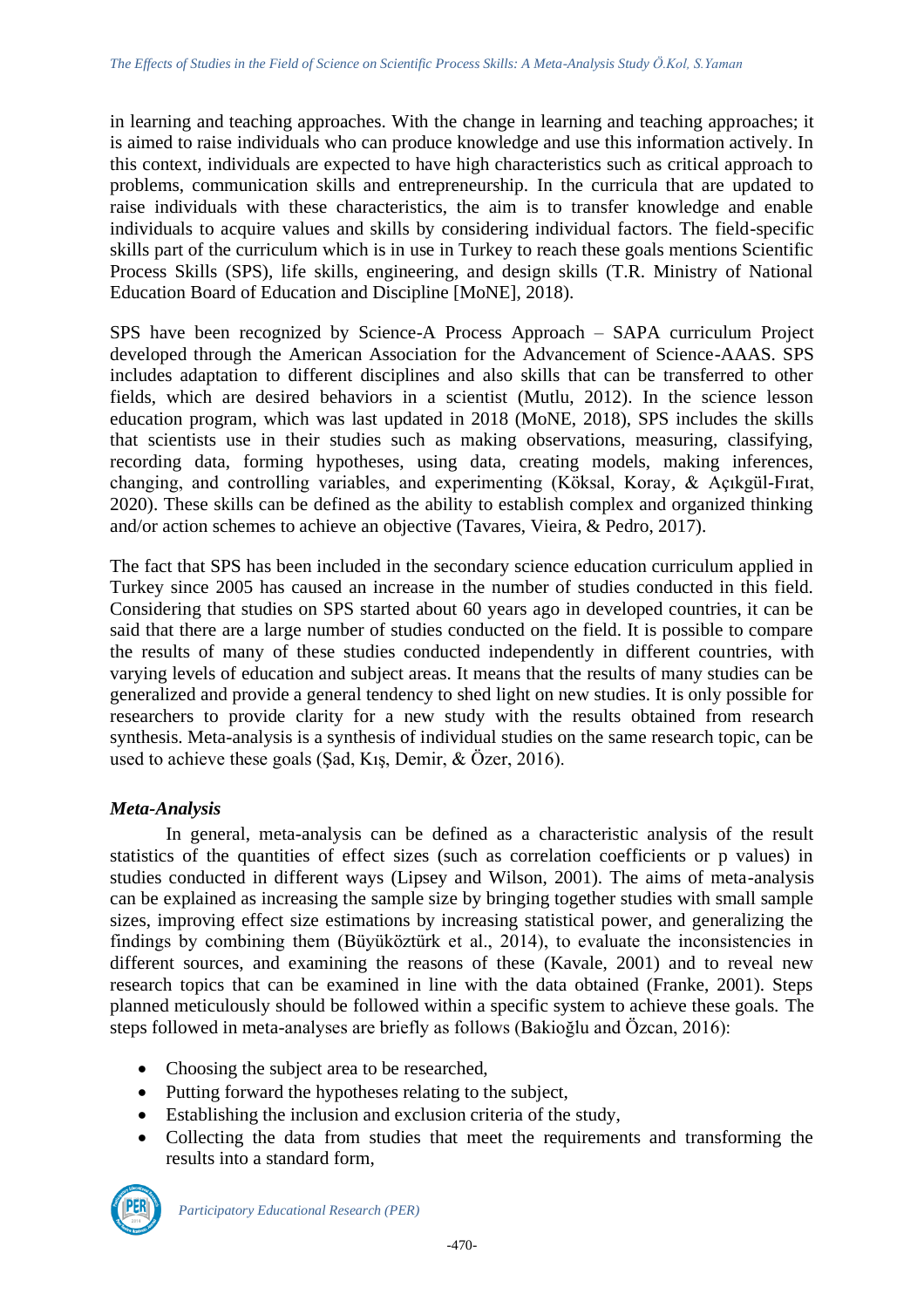- Bringing together the results of the study with suitable methods,
- Reporting the analysis results.

#### *Screening Studies for SPS in Science Education*

When the literature was reviewed, it was found that the study of meta-analysis, in which SPS is discussed directly in the field of science, is almost nonexistent. In this sense, it is expected that this research will contribute to the literature. Because, knowing the common results and effect levels of these studies will make an important contribution to the structuring of new studies, together with the fact that SPS, one of the most basic skills and concepts of science education, has been discussed in many studies. When the literature is scanned, it has been determined that the number of studies on SPS by researchers who take into account the field-specific skills included in the science curriculum is quite high, but the number of studies on meta-analysis is limited. For example, in their study in which they researched the effects of research and inquiry-based learning approach on students' SPS when compared with conventional teaching method, Miranti, Abdurrahman and Ertikanto (2018) conducted a metaanalysis of 15 experimental studies. According to the average effect size of this study, it was found that the relevant approach had a moderate level of effect on SPS. Ramdhayani, Purwoko, and Muntari (2019) conducted a meta-analysis of a total of 12 national journal articles in their study in which they examined the effect of the project-based learning model on students' SPS compared to the traditional teaching method. According to the average effect size of these 12 studies, it has been determined that the relevant approach has a moderate effect on SPS. Aktamış, Hiğde, and Özden (2016) conducted a meta-analysis by considering 3 articles and 8 thesis studies in their studies, in which they examined the effect of students on SPS by using inquiry-based learning method. According to the average effect size of these 11 studies, it has been determined that the relevant approach has a moderate effect on SPS. Kozcu Çakır (2017) examined the effect of the 5E learning model on students' SPS compared to the traditional teaching method, and 5 articles and 1 thesis were included in the metaanalysis. According to the results of the 6 studies analyzed, it was determined that the 5E learning model had a very large effect on improving students' SPS. In a study conducted by Alemli (2019), the effects of research and inquiry-based learning approach on academic achievement, conceptual understanding, attitude and SPS were discussed. Only in 6 of the 36 studies analyzed, average effect size was found by including SPS effect size in the analysis. As a result of the study, a low significant difference was found in terms of SPS in favour of experimental group students. Karakuş and Yalçın (2016) examined the effects of argumentation-based learning in science education on academic achievement and SPS. According to the results of the 15 studies analyzed, it was found that argumentation-based learning in science education had a large effect on developing students' SPS. While differences in such studies were generally in favour of experimental group, it has been found that effect sizes of studies were significantly different from each other. These differences in the results may be due to the limited number of meta-analyses on SPS, as well as the small number of studies that were included in the meta-analyses. Therefore, the fact that there are few meta-analyses and also these analyses have not been conducted with large samples was effective in conducting this study because the selected sample may not always represent the population accurately. In this context, by conducting a larger study on SPS, the number of studies and also study sample will increase and thus it will be possible to increase the level of significance, which is very important in quantitative studies.

The teacher-centered approach processes a process in which the teacher transfers the available information, and the student is the passive recipient of the information. In this process,

*Participatory Educational Research (PER)*

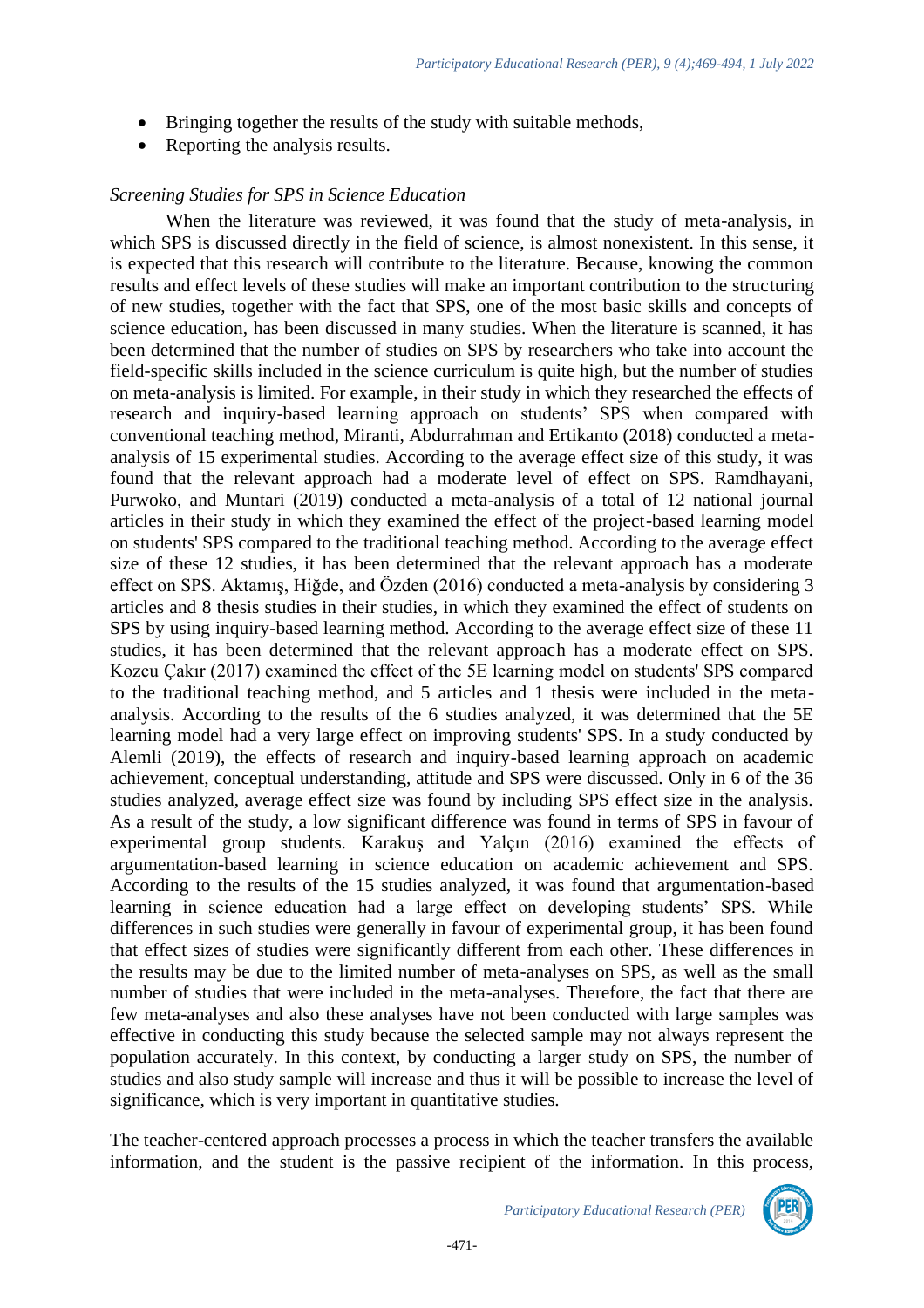individuals are growing up lacking skills such as creative thinking, analytical thinking and problem-solving skills (Açıkgöz, 2002). In the student-centered approach, it is ensured that the individual is actively involved in the learning process by supporting the individual in developing responsibility and the ability to access information (Elen et al., 2007). The large number of studies examining the effects of student and teacher centred approaches on SPS, which have been conducted on student groups studying different subject areas of science in Turkey and other countries, has created the need to conduct a meta-analysis of these studies. The cumulative increase in the number of studies has brought along differences in results. This situation has necessitated the gathering, analysis, and interpretation of study data because in studies conducted, there are a lot of differences such as the level of education and number of students included in the study, the duration of experimental practices and subjects discussed. Even if studies are mostly carried out independently, it has been emphasized in many studies that more research should be done on the subject discussed. However, it is clearly revealed that there is a need for comprehensive and highly reliable studies in order to interpret the knowledge gained with a holistic perspective by making differences in studies and to provide a guide for researchers who will conduct future studies (Akgöz, Ercan, and Kan, 2004). For this reason, it was decided to conduct this meta-analysis to provide a more precise judgment about the effects of student and teacher centred approaches applied in science lesson on students' PSP and to make more effective assumptions for the future.

In this context, the study aims to conduct a meta-analysis to examine the experimental studies in which teacher and student-centred approaches were used between 1999 and 2020 and show the effect size of students on SPS. Sub-problems of the study are as follows:

Do the effects of teacher and student-centered approaches on students' SPS differ in terms of:

- (1) Type of the study,
- (2) The year of application,
- (3) Application period,
- (4) Level of education,
- (5) Sample size, and
- (6) Publication type as national-international

# **Method**

This research was carried out using the meta-analysis method. Meta-analysis is the process of making use of statistical methods to bring together the results of studies conducted independently on the same subject and to make sense of the difference between these studies, and to get more reliable and more sensitive results by enlarging study groups (Dempfle, 2006; Littel, Corcoran, and Pillai, 2008; Petitti, 2000). In this method, the investigated studies' results are converted into a standard unit of measurement, and the results are evaluated according to effect sizes by comparing with statistical procedures. As a result, it shows the effect level of a selected application on the chosen dependent variable. Effect size results obtained from the analysis determine the tendencies in the field and guide future studies in the planning process (Balemen, 2016).

# *Data Collection*

The studies examined within this study's scope include national and international master's, doctoral theses, and articles published in peer-reviewed journals. To access the

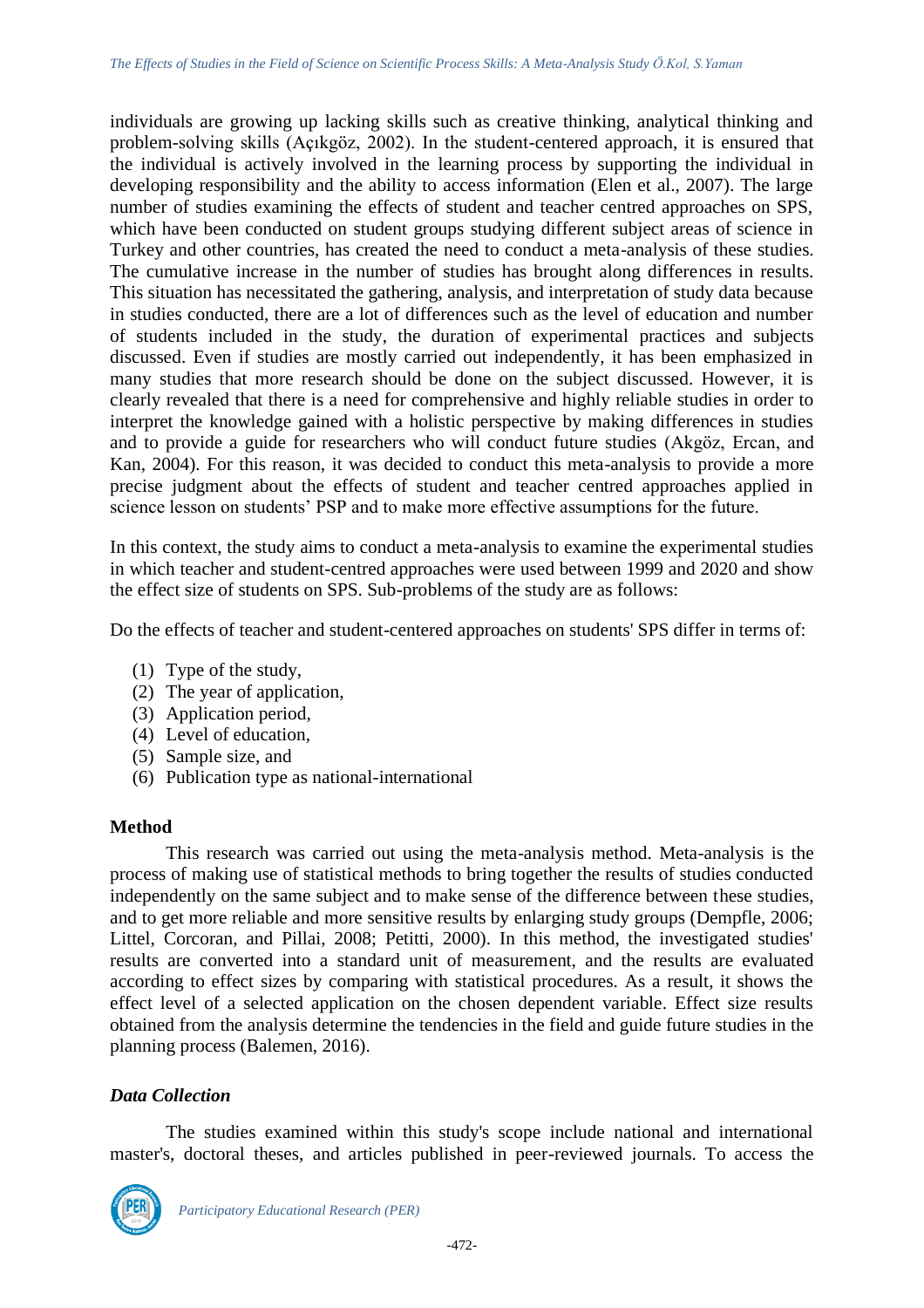master's and doctoral theses published in Turkey, the research was carried out using the keyword SPS, the study's dependent variable, found on the Higher Education Board's website (YÖK) National Theses Screening Centre. In this scan, 492 theses were reached. They were examined in terms of their suitability for meta-analysis. Then 434 of them were not included in this meta-analysis due to their field of study, study subject, and the study group was not suitable. Thus, 56 master's and doctoral theses were included in the meta-analysis. Of the master's theses in this study, since 4 had 2 experimental and 1 control group and 1 had 3 experimental and 1 control group, they were included in the analysis as different studies. Similarly, since 3 of the doctoral theses had 2 experimental and 1 control group, each were included in the analysis as a separate study. When there is more than one control group and the experimental group in Solomon designs or factorial designs, each comparison is processed as a different data (Ekemen, 2019).

The articles of researchers in Turkey published in national and international journals were accessed using Google Scholar and ULAKBİM Social Sciences Database. At the end of this review, 56 studies were reached; some of them were not included in the scope of the research because it was determined that there was no experimental and control group and some of them were missing data. A total of 13 articles published in journals were analyzed by including them in national publications at the end of these scans. Since two different units were discussed in one of these articles and 2 experimental and 1 control groups were used for each unit, they were coded as separate studies in this study. ProQuest Dissertations and Thesis Global, Educational Resources Information Center (ERIC), Ebsco, Base, Bioone, DOAJ and Semantic Scholar databases were used to access international articles and theses. At the end of these scans, a total of 17 articles and 12 doctoral theses published in international journals were included in this research as international publications. This number is limited to studies whose full text has been reached from the relevant databases at the end of the scans. The search criteria for the studies are also presented in detail in the text. Of these 17 articles, since 2 had 2 different methods and used 2 experimental and 1 control group and since another article had 3 experimental and 1 control group, these studies were included in the analysis as separate studies. The studies published in international journals by researchers in Turkey and abroad were taken in the category of international studies in terms of type of publication, while others were included in the category of national studies. As a result, the data of 100 studies, which used SPS variable, included data suitable data for meta-analysis and were published as postgraduate thesis or scientific articles, were analyzed. The following figure shows the basic procedures regarding the steps of the study:

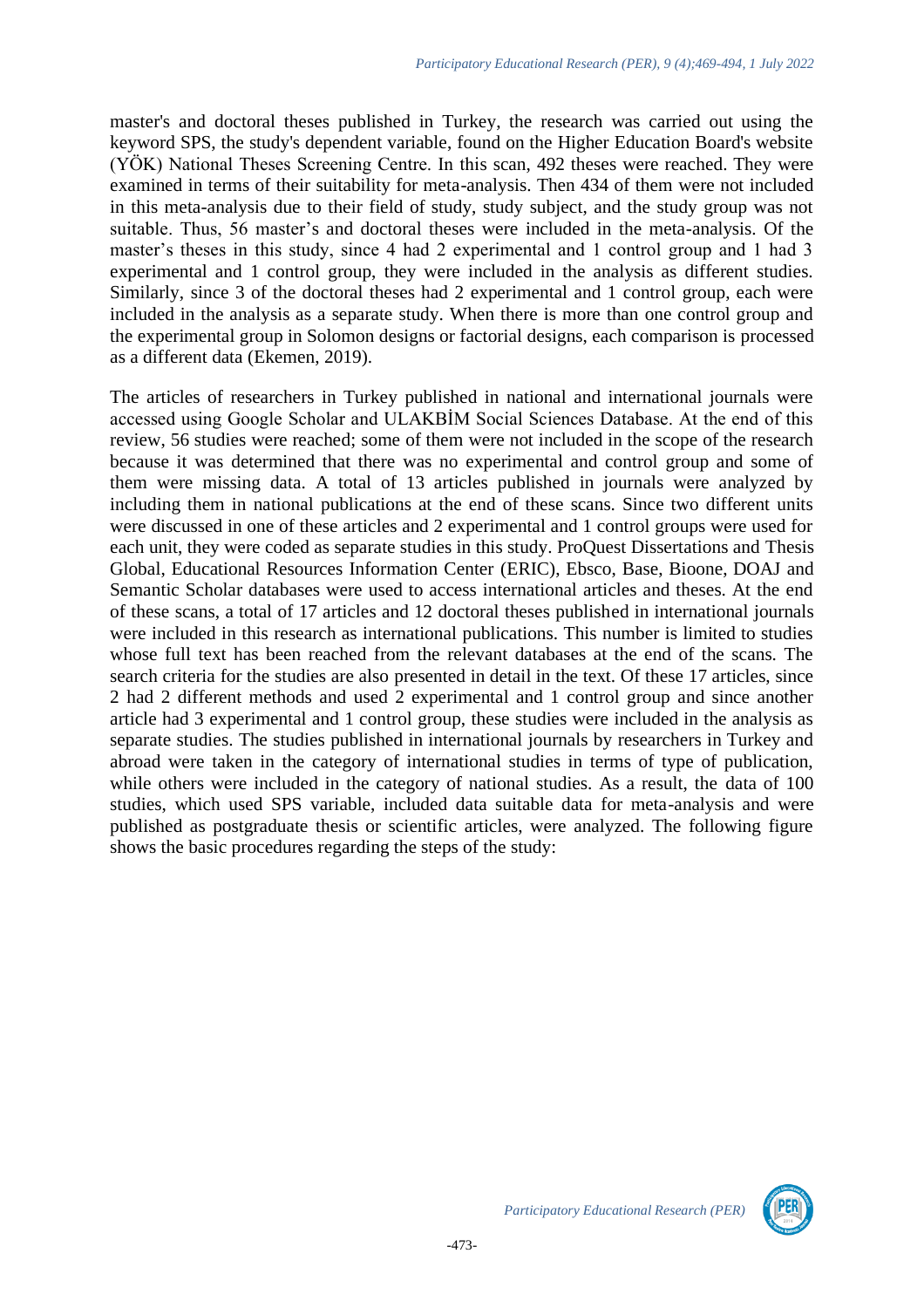

Figure 1. Flowchart of the Study

# *Analysis Characteristics*

The fact that the inclusion criteria are too broad may reduce the reliability as a result of weakening the quality of the studies to be obtained. The fact that the criteria are too narrow may cause the results to be obtained based on a limited number of studies and generalizations cannot be made (Lam and Kenedy, 2005). For this reason, in addition to taking care that the inclusion criteria were not too narrow or too broad, it was aimed to conduct the study based on current studies. Below are the criteria looked for in the studies included in the metaanalysis:

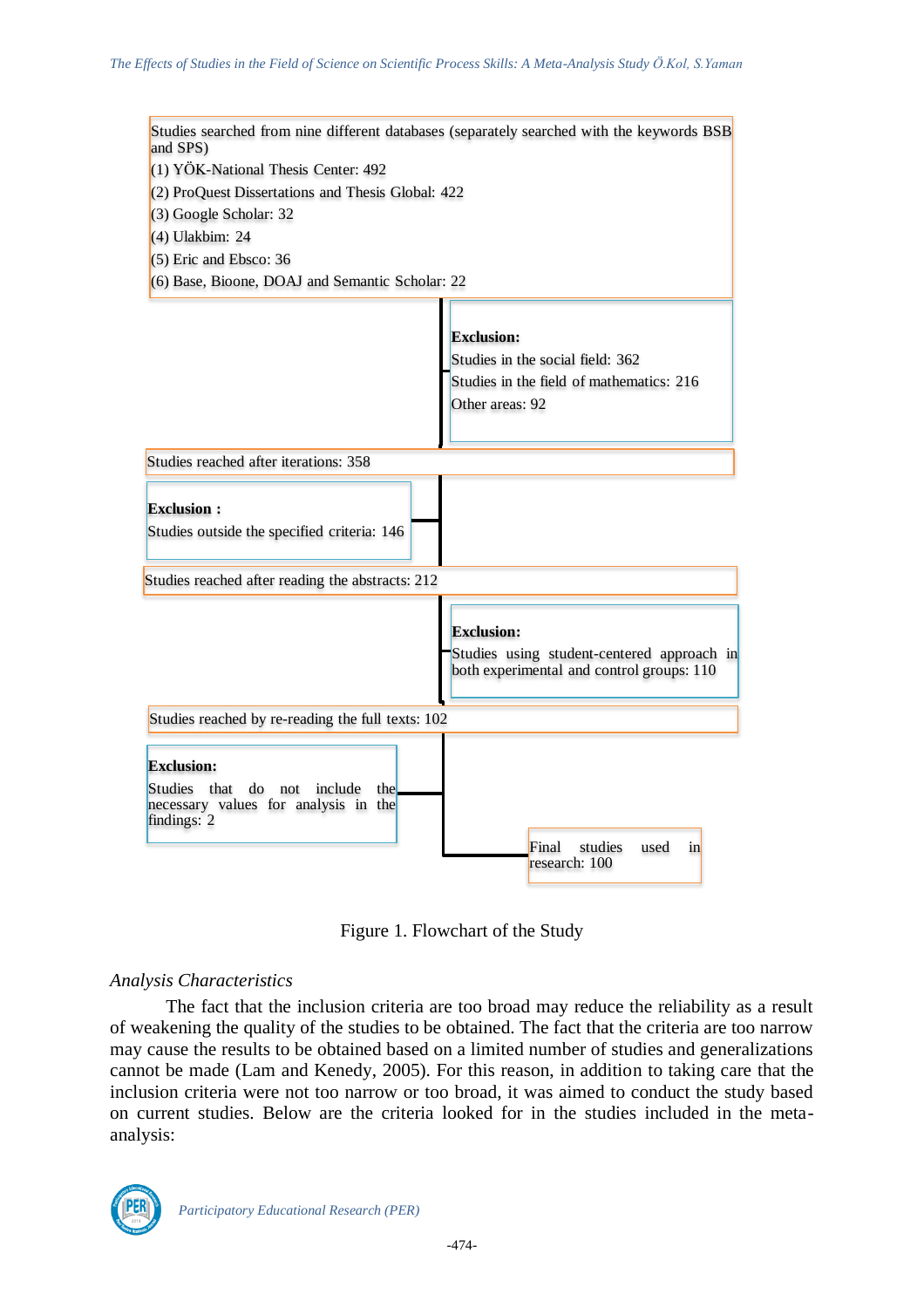- The studies were published between 1999 and 2020,
- Having been conducted in one of the fields of science (physics, chemistry or biology courses),
- The study has been published in Turkish or English (abstract and data),
- The studies are master thesis, doctoral thesis or research article published in scientific refereed journals,
- BSB scores being the dependent variable of the research,
- Studies are designed according to a full experimental or quasi-experimental design,
- One of the current/alternative learning approaches in the experimental group; in the control group, one of the traditionally accepted or presentation-based teaching approaches was used,
- In the findings, the values needed for meta-analysis such as arithmetic mean, standard deviation, number of students, and t-value related to the SPS tests of the experimental and control groups are included.

# *Data Coding*

A coding form suitable for the study was prepared to determine whether the studies recorded for SPS, which was the dependent variable and keyword of the study, complied with the inclusion criteria of the research and to compare the included ones with each other. The coding form consisted of three parts. The first part included the name of the study, year of the study, and type of the study in order to specify the identity of the study; the second part included the level of education and experimental study durations to identify the content of the study; the third part included statistical data of the experimental and control groups such as pre-test and post-test arithmetic mean, standard deviation and sample size. To determine the rater reliability for the data to be analysed, the codes were entered separately in the data coding form by two researchers who were experts in science teaching. While one of these researchers is continuing doctorate studies in science teaching, the other researcher is working as a faculty member in the related field. While determining the data's consistency, Miles and Huberman's (1994) formula for percentage of agreement was used. According to this formula, the agreement level of the codes given by the researchers was found as 96%. Considering that the rater reliability is ensured if the agreement exceeds 70% between the coding (Yıldırım & Simsek, 2011), it was decided that the reliability level of the coded data was appropriate to start the meta-analysis.

# *Variables of the Study*

- *Dependent Variable:* The dependent variable of the study is the students' SPS scores in lessons related to science.
- *Independent Variables*: The study's primary independent variable is active/studentcentred learning approaches and traditionally accepted or presentation-based/teachercentered methods/approaches applied in experimental and control groups. The other independent variables of the study are the type of research, years of application, duration of application, education level of students (primary school, secondary school, high school, and university), sample sizes of the experimental study, and types of national-international publications.

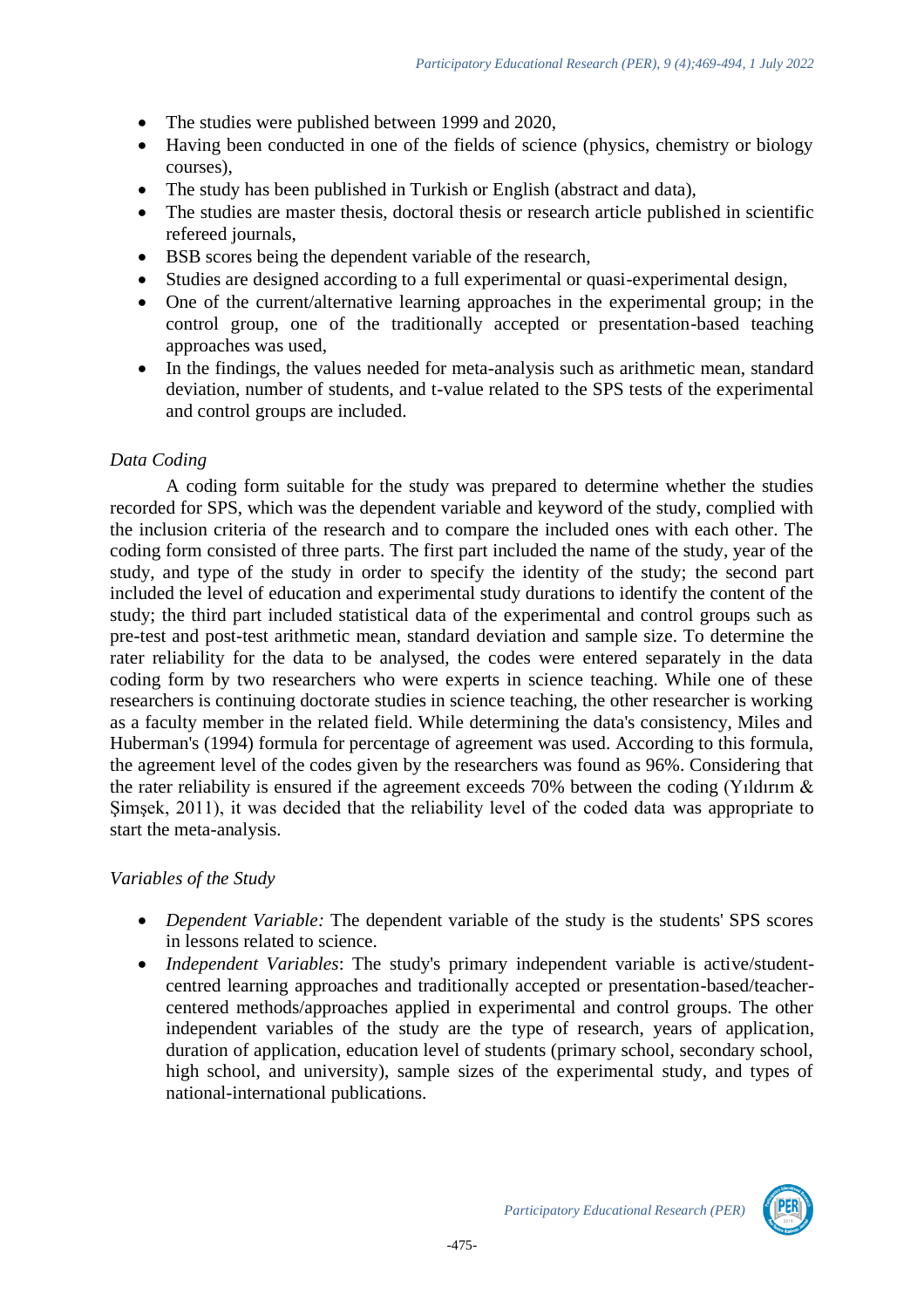### *Data Analysis*

Since the arithmetic means of the SPS levels of the participants in studies included in the meta-analysis were obtained with different scales, and an analysis was made by using the study effect method due to group differences (Lipsey & Wilson, 2001). With the study effect method, a "d" value called effect size is found by processing the difference between the experimental and control groups' SPS scores. While obtaining the effect size, standard deviation, arithmetic mean, F, t, or r value of studies carried out independently are converted with the "d= $(\overline{X} - \overline{X}c)/SD$ " formula (Glass, 1976). If the effect size value is negative, it means that the control group has a high mean score; if it is positive, it means that the experimental group has a high mean score (Özdemirli, 2011). Cohen' d values examined in this study; It is the data obtained as a result of dividing the difference  $(\overline{X})$  between the mean BSB scores of the experimental and control groups by the combined standard deviation (SD) value (Glass, 1976). Cohen's (1988, p. 40) effect size classification is given below:

- $.20 .50$  small.
- .50-.80 moderate,
- .80 and + large.

Since each study's effect size value may be different during the analysis phase, it is calculated separately, and a heterogeneity test is conducted to explain this difference in the values. In this study, since there was only 2 study at the primary school level, the effect size value was calculated by combining the research with studies at the secondary school level. Primary education expression was used for the data in these two groups. Chi-square homogeneity test (Q statistic) is used to determine the heterogeneity between the studies used in the research. The result of heterogeneity is used to decide for the model to be used while calculating the overall effect. In the heterogeneity test, p-value and Q value are found. To determine whether the study is heterogeneous or not, p-value should be smaller than the .05 significance value or the Q value should be smaller than the value corresponding to the degree of freedom in the chi-square table. If the study result is decided to be heterogeneous, the data analysis is done according to Random Effects Model (REM). In order for the meta-analysis result to be homogeneous and the Fixed Effects Model (SEM) to be used, the p value should not be less than .05 significance value or the Q value should not be less than the value in the chi-square table (Field, 2001). For this reason, a computer package program was used in the creation of tables, graphics and figures with analysis.

# *Results regarding the general effect size*

Before starting to calculate the effect sizes of studies on BSB, it should be decided which meta-analysis model will be used. For this purpose, the homogeneity/heterogeneity of the studies in which SEM and REM and SPS tests were applied for the data included in the study were tested. The results of these procedures are shown in Table 1.

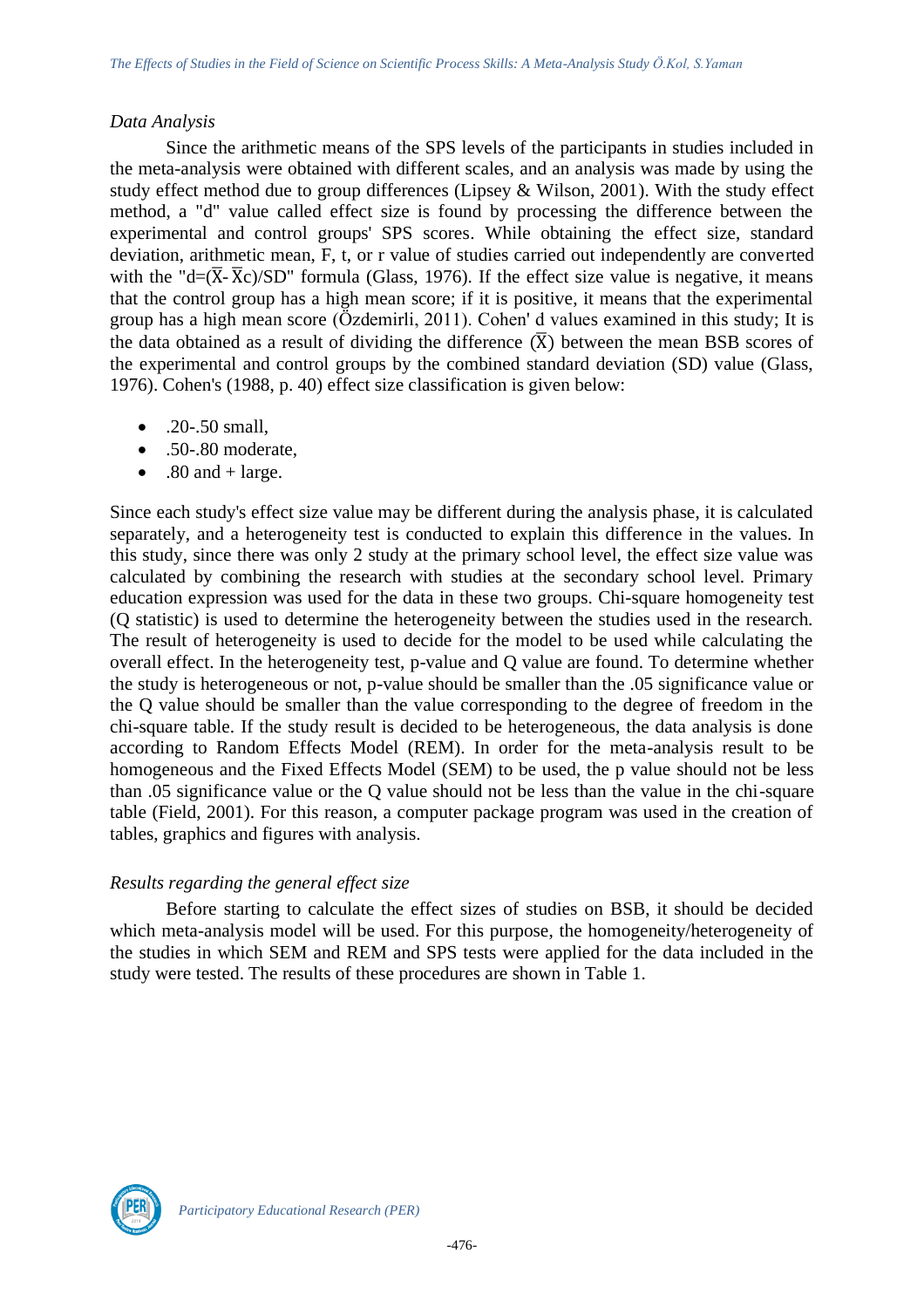|            | Mean effect<br>size $(ES)$ | Degree of<br>freedom<br>(df) | $\mathbf{T}^2$ | оf<br>Level<br>homogeneity<br>$\left( \mathbf{Q}\right)$ | <b>Standard</b><br>error(Se) | 95%<br>interval for ES<br>Lower<br>limit | Confidence<br>Upper<br>limit |
|------------|----------------------------|------------------------------|----------------|----------------------------------------------------------|------------------------------|------------------------------------------|------------------------------|
| <b>FEM</b> | .60                        |                              | 87.96          |                                                          | .02                          | .56                                      | .65                          |
| REM        | .74                        | 99                           |                | 821.95                                                   | .07                          | .60                                      | .87                          |

Table 1. Findings Related to Effect Sizes of Studies on Fixed Effects and Random Effects Model

When the studies were analysed, the mean effect size value was found as .60 according to FEM and as .74 according to REM. As a result of the homogeneity test, conducted to examine the homogeneity of the effect sizes of studies included in the study, Q statistical value was found as 821.95. Heterogeneity test Q statistical value was between 113.15 and 124.34 values which correspond to df=99 at 95% confidence interval in  $\chi$ 2 critical values table. The result that Q=821.95 value was much higher than this value shows that the research data were heterogeneous. According to these data, the effect sizes of the studies included in the study are heterogeneous. Since the research was significant according to heterogeneity test results, REM was used (Dinçer, 2014). This result shows that the analysis of the studies in the metaanalysis should be made according to REM.

The analyses conducted by REM show that the upper limit of 95% confidence interval was .87, while the lower limit was .60, and the mean effect size was .74. This value indicates that the studies' effect sizes included in the meta-analysis are homogeneous according to REM. The distribution of the effect sizes of all studies included in the meta-analysis is shown in Table 2.

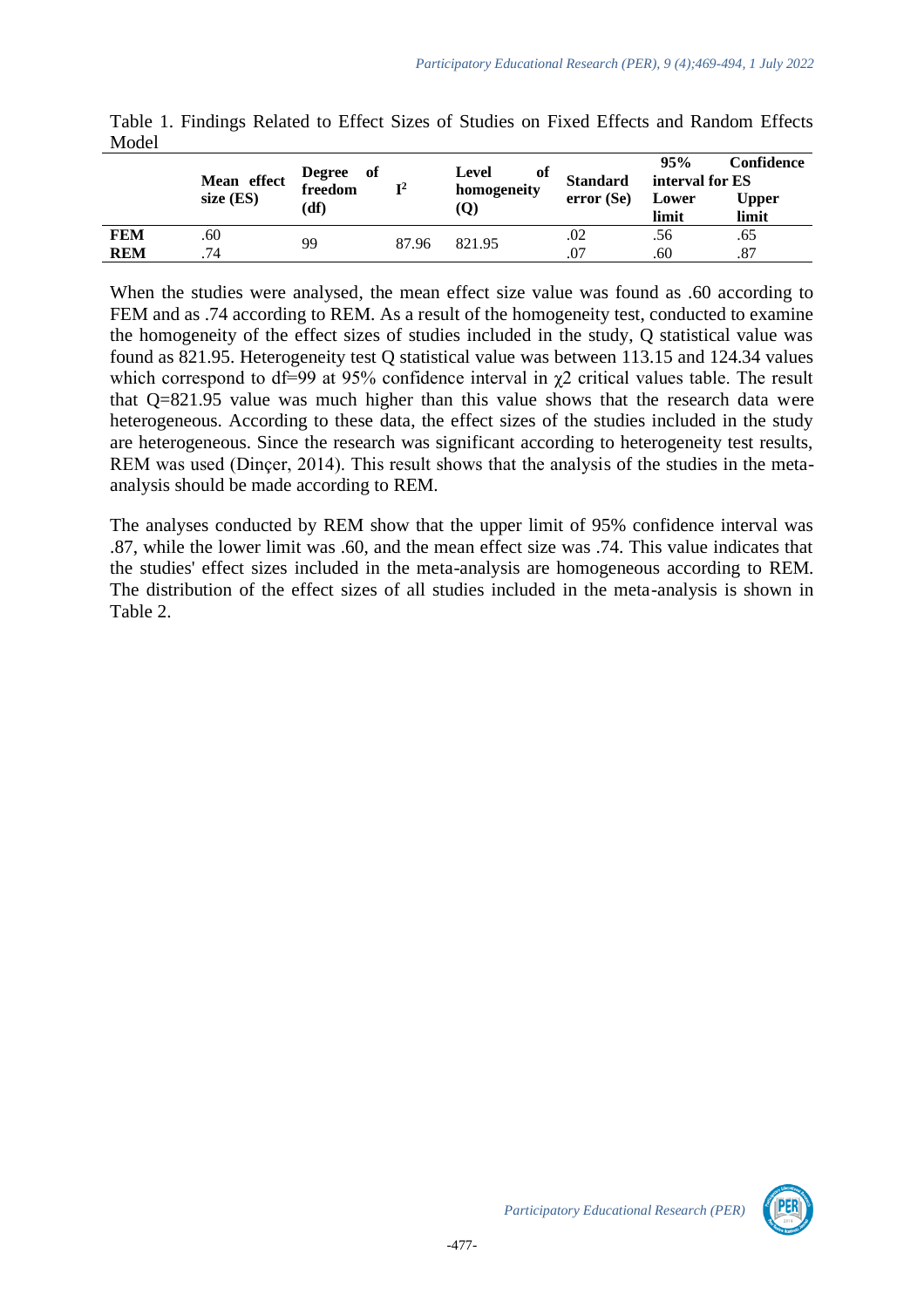| N <sub>0</sub>          | <b>ES</b> | <b>Se</b> | -----<br>$S^2$ | $\mathbf{p}$               | r anaco of Diagnos<br>N <sub>0</sub> | <b>ES</b> | <b>Se</b> | $S^2$   | $\mathbf{p}$ |  |
|-------------------------|-----------|-----------|----------------|----------------------------|--------------------------------------|-----------|-----------|---------|--------------|--|
| $\mathbf{1}$            | $-.64$    | .15       | .02            |                            | $\overline{51}$                      | .73       | .29       | .08     | .01          |  |
| $\boldsymbol{2}$        | $-.48$    | .15       | .02            |                            | 52                                   | .73       | .27       | .07     | .01          |  |
| $\overline{\mathbf{3}}$ | $-.16$    | .22       | .05            | .46                        | 53                                   | .75       | .27       | .08     | .01          |  |
| $\overline{\mathbf{4}}$ | $-.15$    | .31       | .10            | .64                        | 54                                   | .76       | .33       | .11     | .02          |  |
| 5                       | $-.04$    | .16       | .03            | .81                        | 55                                   | .77       | .28       | .08     | .01          |  |
| 6                       | $-.03$    | .22       | .05            | .90                        | 56                                   | $.78\,$   | .19       | .04     |              |  |
| $\overline{7}$          | $-.02$    | .13       | .02            | .90                        | 57                                   | $.78\,$   | .21       | .07     |              |  |
| 8                       |           | .27       | $.07\,$        | 1.00                       | 58                                   | $.80\,$   | .27       | .07     |              |  |
| $\boldsymbol{9}$        | .02       | .20       | .04            | .94                        | 59                                   | .83       | .30       | .09     | .01          |  |
|                         |           |           | .05            |                            |                                      |           | .22       |         |              |  |
| 10                      | .02       | .21       |                | .93                        | 60                                   | .89       |           | .05     |              |  |
| 11                      | $.08\,$   | .20       | .04            | .70                        | 61                                   | .91       | .26       | .07     |              |  |
| 12                      | $.08\,$   | .36       | .13            | $.82\,$                    | 62                                   | .91       | .30       | .09     |              |  |
| 13                      | .10       | .25       | .06            | .68                        | 63                                   | .91       | .25       | .06     |              |  |
| 14                      | .10       | .27       | .07            | .70                        | 64                                   | .92       | .26       | .07     |              |  |
| 15                      | .15       | .26       | .07            | .57                        | 65                                   | .93       | .36       | .13     | .01          |  |
| 16                      | .16       | .19       | .03            | .39                        | 66                                   | .93       | .32       | .10     |              |  |
| 17                      | .21       | .26       | .07            | .42                        | 67                                   | .93       | .32       | .10     |              |  |
| 18                      | .21       | .24       | .06            | .38                        | 68                                   | .93       | .21       | .04     |              |  |
| 19                      | .22       | .18       | .03            | .23                        | 69                                   | .98       | .28       | .08     |              |  |
| 20                      | .23       | .23       | .05            | .31                        | 70                                   | .98       | .33       | .11     |              |  |
| 21                      | .27       | .32       | .10            | .40                        | 71                                   | .98       | .27       | .07     |              |  |
| 22                      | .28       | .22       | .05            | .20                        | 72                                   | 1.01      | .29       | $.08\,$ |              |  |
| 23                      | .31       | .24       | .06            | .21                        | 73                                   | 1.02      | .30       | .09     |              |  |
| 24                      | .31       | .23       | .05            | .17                        | 74                                   | 1.05      | .28       | .08     |              |  |
| 25                      | .33       | .30       | .09            | .28                        | 75                                   | 1.07      | .20       | .04     |              |  |
| 26                      | .33       | .30       | .09            | .27                        | 76                                   | 1.08      | .30       | .09     |              |  |
| 27                      | .34       | .23       | .05            | .14                        | ${\bf 77}$                           | 1.08      | .26       | .07     |              |  |
| 28                      | .34       | .10       | .01            | $\mathcal{L}^{\text{max}}$ | 78                                   | 1.09      | .35       | .12     |              |  |
| 29                      | .36       | .23       | .05            | .12                        | 79                                   | 1.10      | .27       | .07     |              |  |
| 30                      | .37       | .22       | .05            | .10                        | 80                                   | 1.11      | .33       | .11     |              |  |
| 31                      | .39       | .22       | .05            | .07                        | 81                                   | 1.16      | .28       | .08     |              |  |
| 32                      | .42       | .21       | .05            | .05                        | 82                                   | 1.18      | .33       | .11     |              |  |
| 33                      | .43       | .22       | .05            | .05                        | 83                                   | 1.20      | .24       | .06     |              |  |
| 34                      | .46       | .14       | .02            |                            | 84                                   | 1.28      | .25       | .06     |              |  |
| 35                      | .47       | .18       | .03            | .01                        | 85                                   | 1.28      | .27       | .08     |              |  |
| 36                      | .47       | .26       | .07            | .07                        | 86                                   | 1.30      | .31       | .10     |              |  |
| 37                      | .48       | .21       | .05            | .02                        | 87                                   | 1.31      | .27       | .08     |              |  |
| 38                      | .49       | .14       | .02            |                            | 88                                   | 1.33      | .37       | .14     |              |  |
| 39                      | .50       | .25       | .06            | .04                        | 89                                   | 1.35      | .25       | .06     |              |  |
| 40                      | .55       | .26       | .07            | .04                        | 90                                   | 1.36      | .30       | .09     |              |  |
| 41                      | .57       | .23       | .05            | .01                        | 91                                   | 1.38      | .25       | .06     |              |  |
| 42                      | .58       | .24       | .06            | .02                        | 92                                   | 1.51      | .35       | .13     |              |  |
| 43                      | .59       | .25       | .06            | .02                        | 93                                   | 1.52      | .25       | .06     |              |  |
| 44                      | .59       | .31       | .10            | .06                        | 94                                   | 1.56      | .27       | .07     |              |  |
| 45                      | .63       | .29       | $.08\,$        | .03                        | 95                                   | 1.71      | .29       | $.08\,$ |              |  |
| 46                      | .64       | .29       | .09            | .03                        | 96                                   | 1.85      | .37       | .14     |              |  |
| 47                      | .66       | .27       | $.07$          | .01                        | 97                                   | 2.19      | .33       | .11     |              |  |
| 48                      | .66       | .26       | .07            | .01                        | 98                                   | 2.21      | .23       | .05     |              |  |
| 49                      | .69       | .21       | .05            | $\mathcal{L}^{\pm}$        | 99                                   | 2.80      | .42       | .18     |              |  |
| 50                      | .72       | .30       | .09            | .02                        | 100                                  | 4.16      | .21       | .05     |              |  |

Table 2. Distribution of Effect Size Values of Studies

Note: ES: Mean effect size, Se: Standard error, S2: Variance, p: Significance value.

Considering Table 2, it was determined that the smallest effect size value was -.64, the highest effect size value was 4.16, and its range was very close to the maximum score (4.80). In addition to this, it was found that a great majority of the studies' effect size values ranged between .00 and 1.00. It was found that the effect sizes of eight studies were smaller than .00,

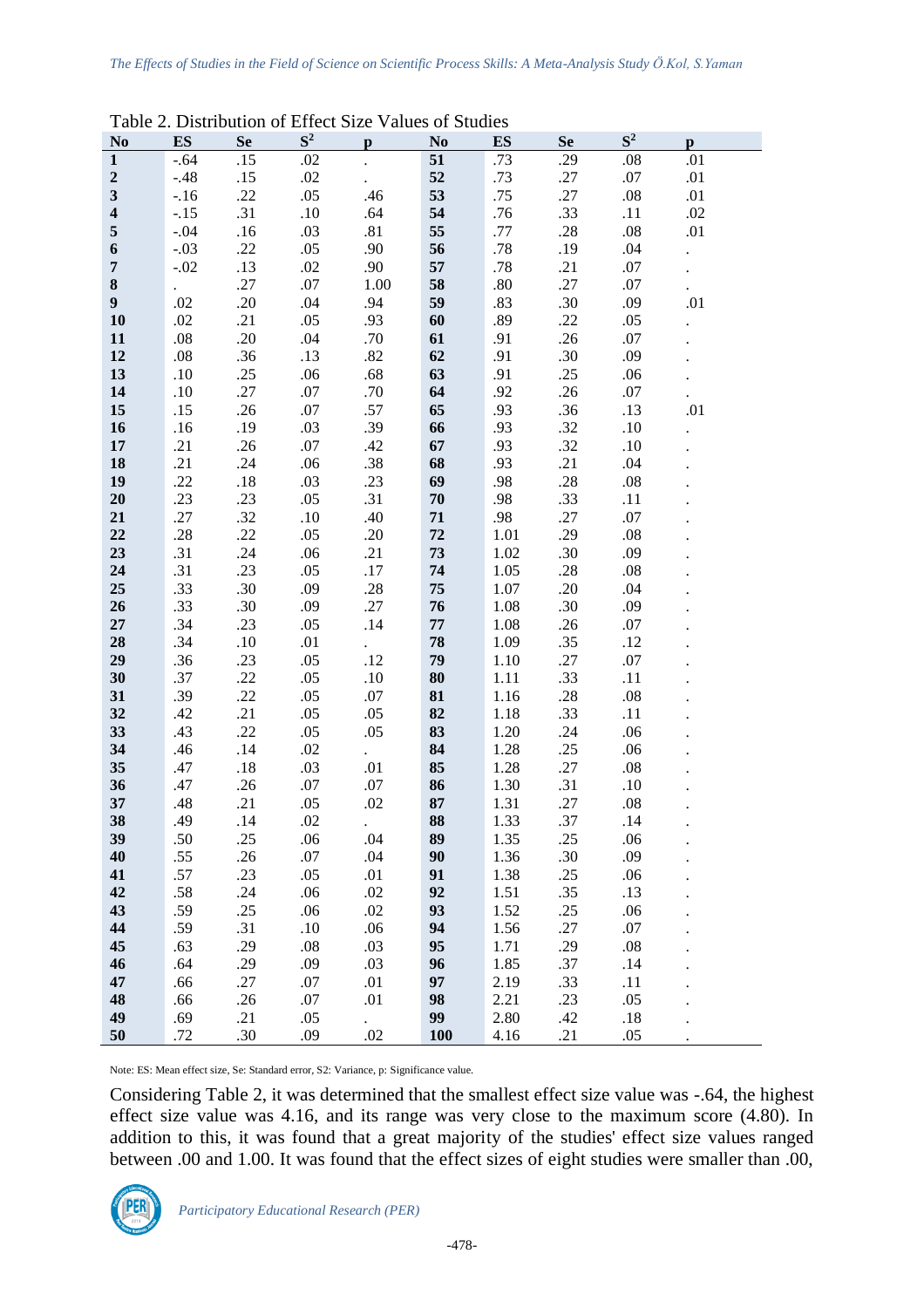while the effect sizes of four studies were greater than 2.00. Figure 2 includes the graph showing the effect size values for students' SPS scores:



Figure 2. Forest Plot Showing the Distribution of Effect Size Values of Studies

According to the graph, the lowest effect size  $-$  .64 by Myers (2004); the highest effect size with 4.16 was found in the studies conducted by Asabe & Yusuf (2013). While only seven of the 100 studies included in the study had negative effect sizes, ninety-three had positive effect sizes. The following figure shows the normal distribution table of the studies examined in the study.

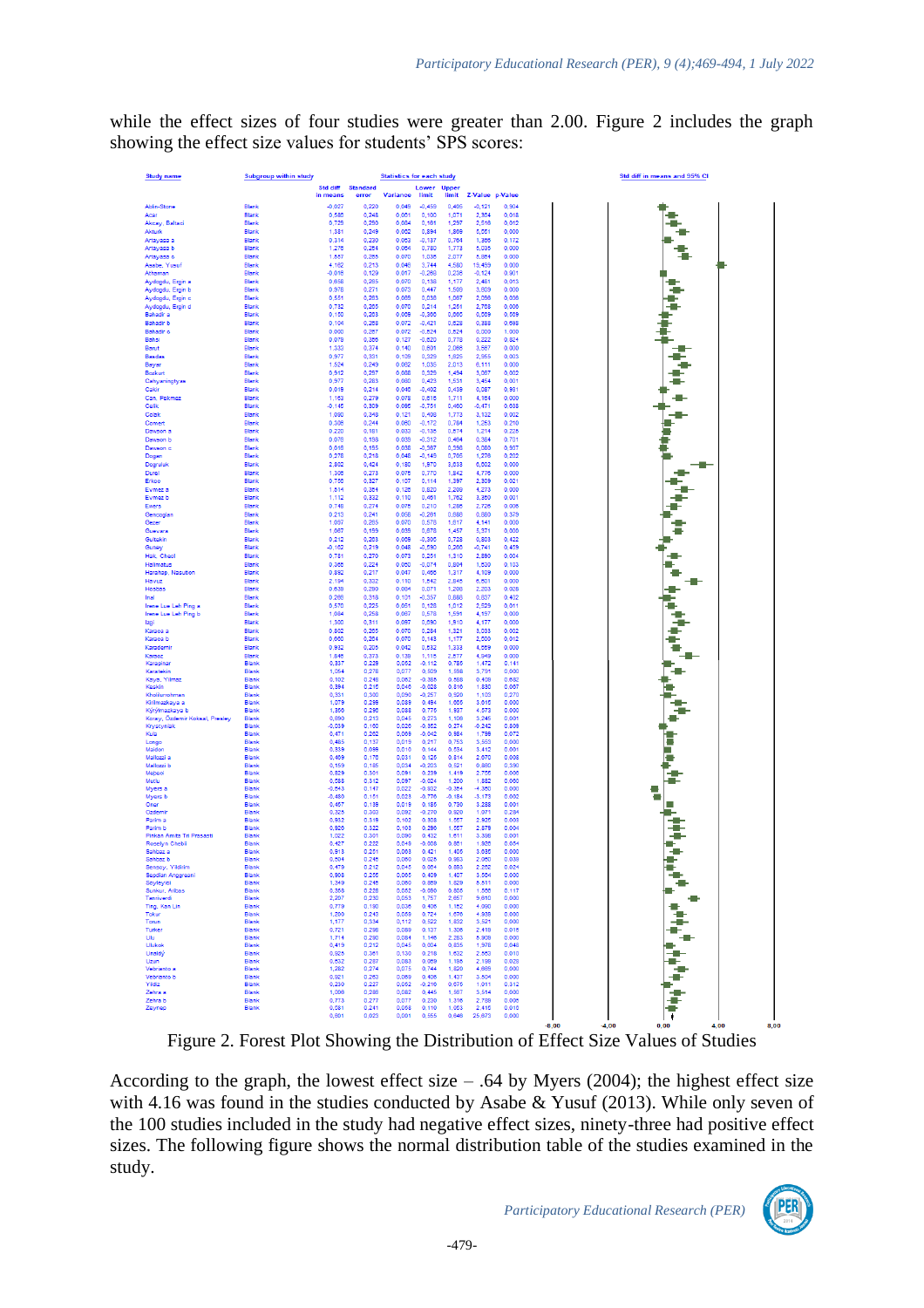

According to the graph, it was found that the effect size values of the studies included in the analysis were mostly around the normal distribution line. It shows that the studies were normally distributed. The most important problem that threatens the validity of the metaanalysis process is stated as publication bias. While the funnel plot is often considered the best tool to use in detecting publication bias, the forest plot also provides a visual summary of the datasets (Sterne, Becker, & Egger, 2005). The figure below is the funnel graph showing the distribution of effect sizes of studies included in the meta-analysis.



A skewed and asymmetrical distribution occurs in studies with publication bias. When the graph is examined, it can be seen that there isn't an uneven and asymmetrical distribution; in other words, it can be seen that the effect sizes of the studies concentrate within the funnel, and the studies outside the funnel are distributed evenly on both sides. Based on this result, it can be said that there is no publication bias in the study.

#### **Results**

This part includes the results of the data obtained by combining the research problems with the meta-analysis method.

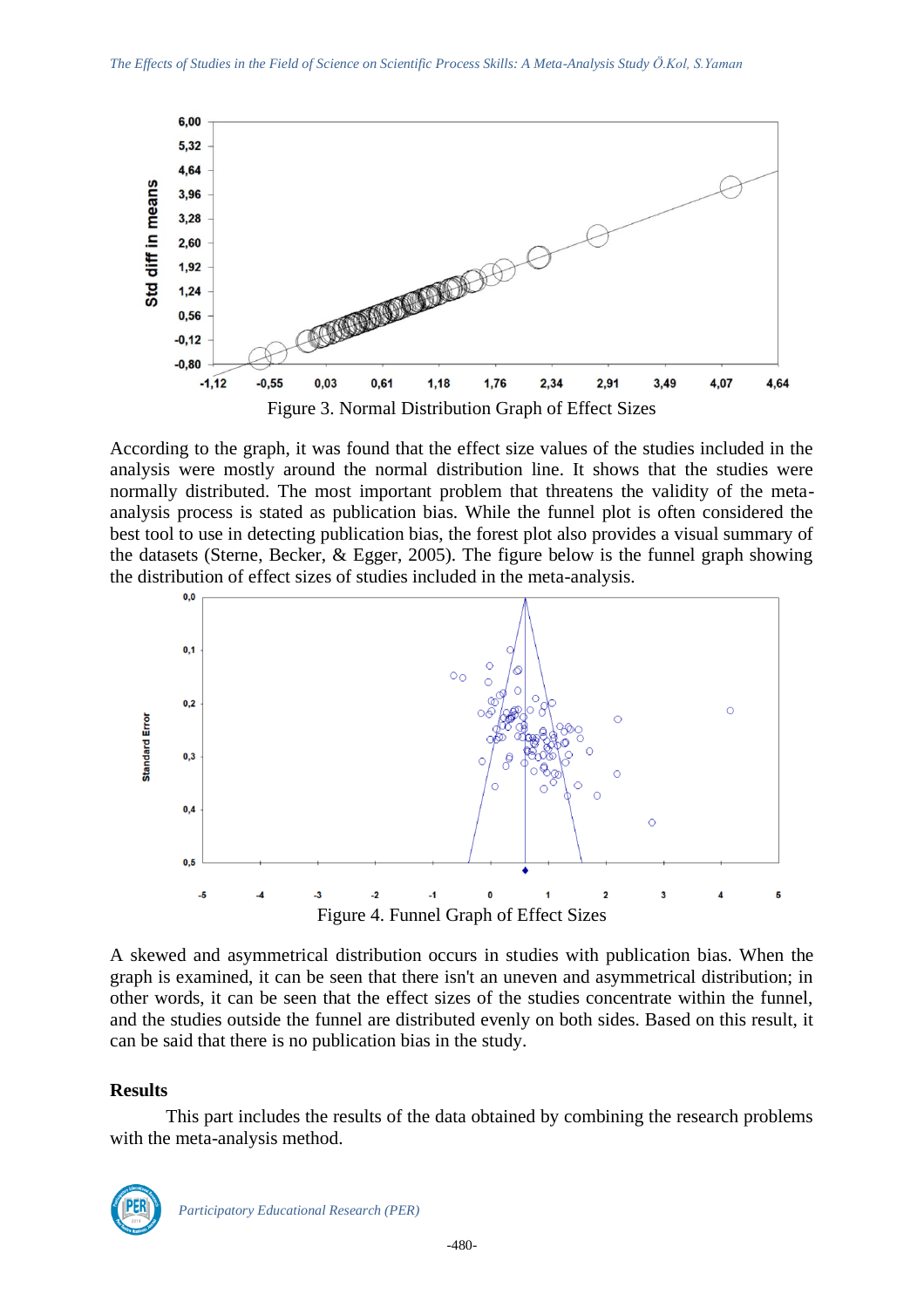# *Findings of effect sizes according to the independent variables examined in the study*

The findings regarding whether effect sizes differ according to the type of studies are shown in Table 3.

| $  -$            |       |      |     |    |           |                    |                    |  |  |  |
|------------------|-------|------|-----|----|-----------|--------------------|--------------------|--|--|--|
| <b>Variable</b>  |       |      |     |    |           | ES (95% CI)        |                    |  |  |  |
|                  |       |      | ES  | N  | <b>Se</b> | <b>Lower limit</b> | <b>Upper limit</b> |  |  |  |
| <b>Study</b>     | 10.71 | .005 |     |    |           |                    |                    |  |  |  |
| <b>Article</b>   |       |      | .88 | 32 | .14       | .60                | 1.15               |  |  |  |
| <b>Master</b>    |       |      | .82 | 43 | .09       | .64                | 1.00               |  |  |  |
| <b>Doctorate</b> |       |      | .41 | 25 |           | .21                | .62                |  |  |  |

Table 3. Effect Sizes of Studies According to Their Types

Considering the publication types related to BSB, the chi-square table of the studies included in the study, the critical value for the two degrees of freedom of the 95% confidence interval was determined to be 5.99. The homogeneity value (Q) of the studies evaluated as three subgroups for the publication type is 10.71. Since the homogeneity value between the groups was greater than the critical value, it was determined that there was a statistically significant difference according to the publication types in which the studies were conducted. In the study, the articles with the highest effect size value of .88; it was determined that the lowest effect size value with .41 belongs to doctoral theses. As a result of the analysis, it was found that the effect size values of both articles and postgraduate theses were significantly higher than those of doctoral theses.

| Table 4. Effect Sizes According to Publication Years of Studies |        |
|-----------------------------------------------------------------|--------|
|                                                                 | FC (05 |

| <b>Variable</b> |      |      | ES  | N  | Se    | $ES(95\% CI)$      |             |  |
|-----------------|------|------|-----|----|-------|--------------------|-------------|--|
|                 |      |      |     |    |       | <b>Lower limit</b> | Upper limit |  |
| Year            | 4.14 | .126 |     |    |       |                    |             |  |
| 2009 and before |      |      | .55 | 30 | . I I | .34                | .75         |  |
| 2010-2014       |      |      | .73 | 39 | .08   | .56                | .89         |  |
| 2015 and beyond |      |      | .92 | 31 | .16   | .61                | 1.23        |  |

According to the findings in Table 4; according to the publication years of the experimental studies, the highest effect value belongs to the studies between the years 2015-2020 with .92. This is followed by studies between the years 2010-2014 with an effect value of .73. Studies with the lowest effect size value of .55 for the years of publication are the studies between the years 1999-2009. According to the 95% confidence interval in the chi-square table, the critical value for these studies was found to be 5.99. Since the homogeneity value (Q) between the groups, which was created by considering the working years, is lower than the critical value, it can be said that there is no statistically significant difference in terms of SPS according to the working years.

Table 5. Effect Sizes According to the Education Levels of the Studies

| $1.0017$ $0.121177$ $0.10107$ $0.1177$ $0.1017$ |      |      |     |    |           |                    |                    |  |
|-------------------------------------------------|------|------|-----|----|-----------|--------------------|--------------------|--|
| <b>Variable</b>                                 |      |      | ES  |    | <b>Se</b> | $ES(95\% CI)$      |                    |  |
|                                                 |      |      |     |    |           | <b>Lower limit</b> | <b>Upper limit</b> |  |
| <b>Level</b>                                    | 2.03 | .362 |     |    |           |                    |                    |  |
| <b>Primary education</b>                        |      |      | .70 | 61 | .06       | .58                | .82                |  |
| <b>High school</b>                              |      |      | .43 |    | .27       | $-.10$             | .95                |  |
| <b>University</b>                               |      |      | .86 |    |           | .54                | 1.19               |  |

When Table 5 is examined, it has been determined that the most studies on SSB have been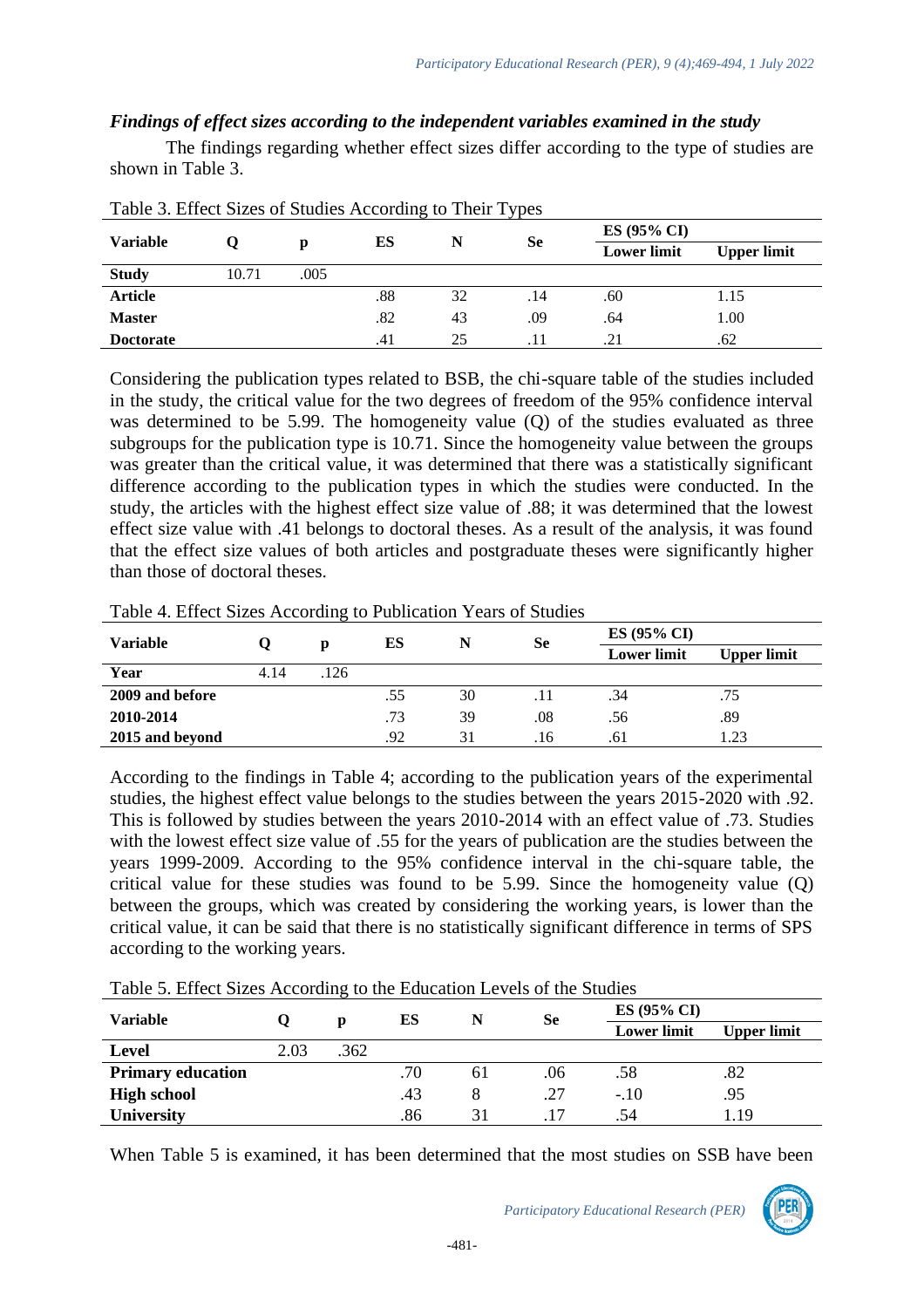done at primary education level with 61 publications according to education level. This is followed by university-level studies with 31 publications. It is seen that the studies conducted at the high school level are limited to 8. In terms of the level of effect size, it is the highest of the studies conducted at the university level with .86; it was determined that it had the lowest effect with a value of .43 in high school levels. Considering the chi-square table, it is seen that the critical value in the 95% confidence interval is 5.99. As a result of the analyzes made for the education level, the homogeneity value (Q) between the groups was determined as 2.03. In this context, since the homogeneity value is less than the critical value, it can be said that there is no statistically significant difference in terms of SPS according to the education level.

| Table 6. Effect Levels According to the Duration of the Study |      |      |      |    |           |                    |                    |  |  |  |  |
|---------------------------------------------------------------|------|------|------|----|-----------|--------------------|--------------------|--|--|--|--|
| <b>Variable</b>                                               | Q    |      | ES   | N  | <b>Se</b> | $ES(95\% CI)$      |                    |  |  |  |  |
|                                                               |      | p    |      |    |           | <b>Lower limit</b> | <b>Upper limit</b> |  |  |  |  |
| <b>Duration</b>                                               | 5.59 | .232 |      |    |           |                    |                    |  |  |  |  |
| 0-4 weeks                                                     |      |      | .74  | 14 | .12       | .50                | .97                |  |  |  |  |
| 5-8 weeks                                                     |      |      | .59  | 32 | .12       | .36                | .81                |  |  |  |  |
| 9-12 weeks                                                    |      |      | .78  | 22 | .11       | .57                | 1.00               |  |  |  |  |
| $13$ and $+$ weeks                                            |      |      | .60  | 21 | .11       | .39                | .81                |  |  |  |  |
| <b>Unspecified</b>                                            |      |      | 1.32 | 11 | .35       | .62                | 2.01               |  |  |  |  |

Table 6. Effect Levels According to the Duration of the Study

According to the findings in Table 6; According to the experimental study times, the highest effect value with 1.32 belongs to the studies whose application period is not specified. This is followed by studies with an effect value of .78 and a duration of application between 9 and 12 weeks. These are the studies with the lowest effect size value of .59 and lasting between 5 and 8 weeks. Considering the chi-square table, it is seen that the critical value in the 95% confidence interval is 9.48. As a result of the analyzes made for the application period, the homogeneity value (Q) between the groups was determined as 5.59. Since the homogeneity value is less than the critical value, there was no statistically significant difference in terms of BSB according to the application time.

| Twere it Entert Shoes I recording to the Fightion of I choons contented the Statics |      |      |     |    |     |                    |                    |  |  |  |
|-------------------------------------------------------------------------------------|------|------|-----|----|-----|--------------------|--------------------|--|--|--|
| <b>Variable</b>                                                                     |      | Ŋ    | ES  |    | Se  | $ES(95\% CI)$      |                    |  |  |  |
|                                                                                     |      |      |     |    |     | <b>Lower limit</b> | <b>Upper limit</b> |  |  |  |
| <b>Sample</b>                                                                       | 2.98 | .225 |     |    |     |                    |                    |  |  |  |
| $30 - 54$                                                                           |      |      | .88 | 26 | .10 | .68                | 1.08               |  |  |  |
| 55-79                                                                               |      |      | .78 | 42 | .07 | .64                | .92                |  |  |  |
| $80$ and $+$                                                                        |      |      | .58 | 32 | .14 | .30                | .86                |  |  |  |

Table 7. Effect Sizes According to the Number of Persons Conducted the Studies

According to Table 7, the highest rate among the 100 experimental studies in which SPS was measured belongs to the studies with 42 studies and 55-79 participants. This is followed by 32 studies and studies with 80 or more participants. The lowest rate was found in 26 studies including 30-54 participants. Among these studies, it was determined that the highest effect value was .88 and belonged to the studies with 30-54 participants. The lowest effect level was found in studies including 80 and more individuals with .58. According to these data, it can be said that the effect size shows a certain downward trend as the number of participants increases. When the confidence interval is accepted as 95%, the critical value is 5.99; Since the homogeneity value (Q) was determined as 2.98 among the groups formed according to the number of participants, it can be said that there is no significant difference.

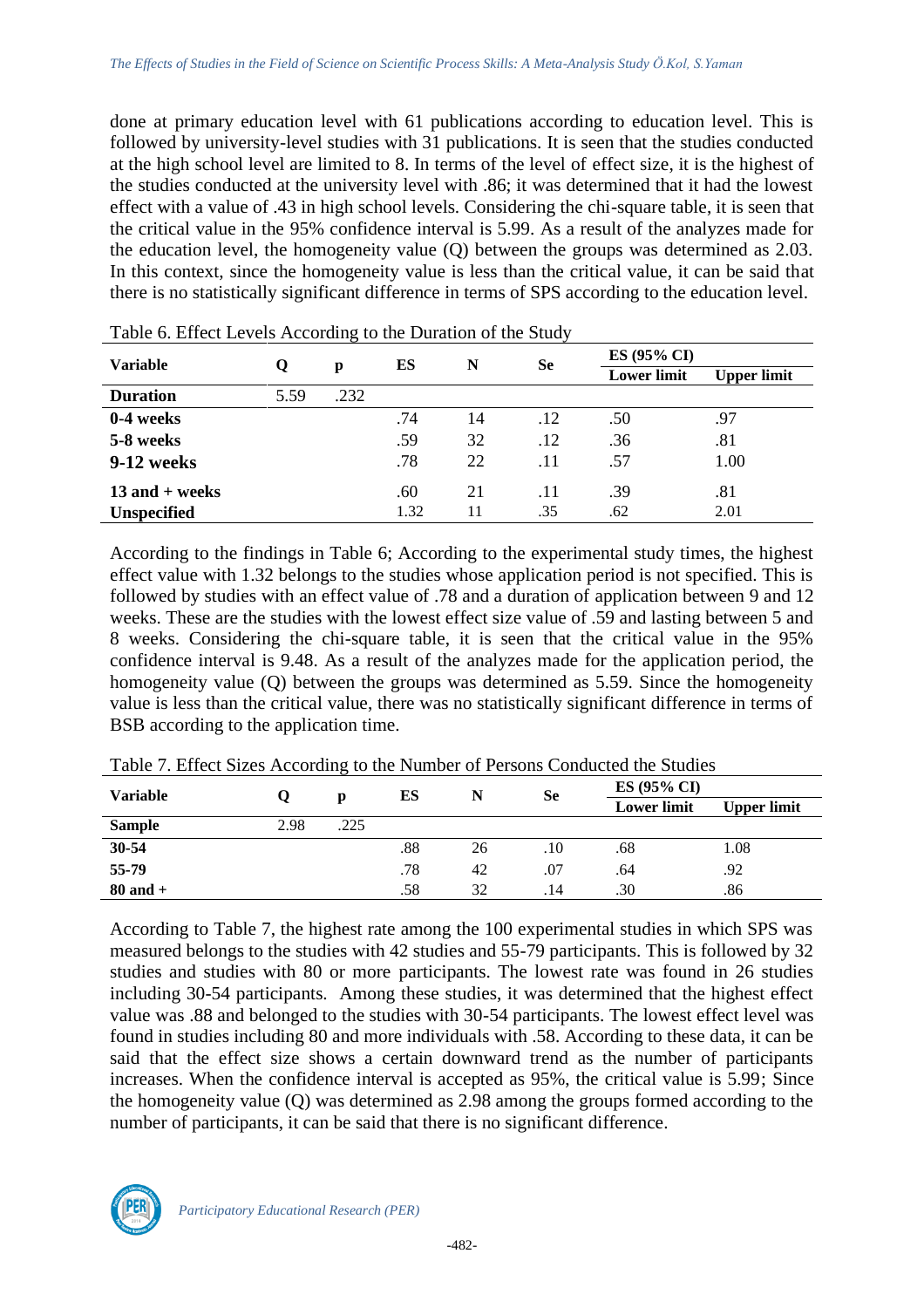| <b>Variable</b>      |     |      | ES  |    | Se  | $ES(95\% CI)$      |                    |  |
|----------------------|-----|------|-----|----|-----|--------------------|--------------------|--|
|                      |     |      |     |    |     | <b>Lower limit</b> | <b>Upper limit</b> |  |
| <b>Study type</b>    | .85 | .357 |     |    |     |                    |                    |  |
| <b>National</b>      |     |      | .78 | 69 | .07 | .66                | .91                |  |
| <b>International</b> |     |      | .64 | 31 |     | .35                | .92                |  |

Table 8. Effect Levels of Studies According to Study Type as National or International Publication

When we look at the types of studies on BSB, 69 of the studies included in the analysis are national; It has been determined that 31 of them belong to international publications. The effect size of national studies was .78; The effect size value of international studies was determined to be .64. Considering the chi-square table, it is seen that the critical value in the 95% confidence interval is 3.84. The homogeneity value (Q) of the studies considered as two subgroups according to the types of studies is .85. In this context, since the homogeneity value is less than the critical value, it can be said that there is no statistically significant difference in terms of SPS according to the types of studies.

### **Discussion and Conclusion**

This study analysed the results of experimental studies which were conducted to find out to what extent current/alternative learning approaches and conventional or presentationbased teaching methods/approaches on different subject areas of science affected SPS. As a result of the statistical data of 100 national and international studies, approaches in which students were active were used in the experimental group and methods/approaches in which teachers carried out presentation-based practices were used in the control group in these studies examined. The aim was to compare the analysis of subcategories in the study with the results of previously conducted studies on this subject. Average effect size of the 100 studies which met inclusion criteria was found as .74. In the study conducted by Aktamış, Hiğde, and Özden in 2016, the average effect size was .74; In the study conducted by Kozcu Çakır in 2017, the average effect size value was determined as 1.67, but since there was no moderator analysis in both studies, a comparison could not be made. In the study conducted by Ramdhayani, Purwoko, and Muntari in 2019, the average effect size was determined as .44, but it could not be discussed in detail because there was no moderator analysis in its content. In a meta-analysis by Miranti, Abdurrahman, and Ertikanto (2018) which included 15 studies, it was concluded that inquiry model had an effect size value of .51 in developing students' SPS when compared with conventional teaching method. In a study conducted by Alemli (2019), average effect size was found as .48; while it was found as .88 in a study conducted by Akkaya (2019) and as 1.12 in a study conducted by Karakuş and Yalçın (2016). Considering that effect size was .74 in this meta-analysis which included 100 studies, it is possible to say that there are significant effect size differences between the results obtained. It is possible that the differences in these studies, the lowest of which had .48 effect size and the highest of which had 1.12 effect size may be caused by the sample sizes of studies, application periods, changes in educational levels and the fact that national/international studies or practitioners do not have sufficient experience about SPS.

Although the year range of this meta-analysis was large, it was found that the number of studies in which SPS was measured was not as common as academic achievement. Significant difficulties are considered as the fact that measuring SPS requires experience, takes time in terms of application, and requires providing equipment and environment for experiments in which hypotheses will be tested (Coştu, Ayaş, Çalık, Ünal, & Karataş, 2005). For these

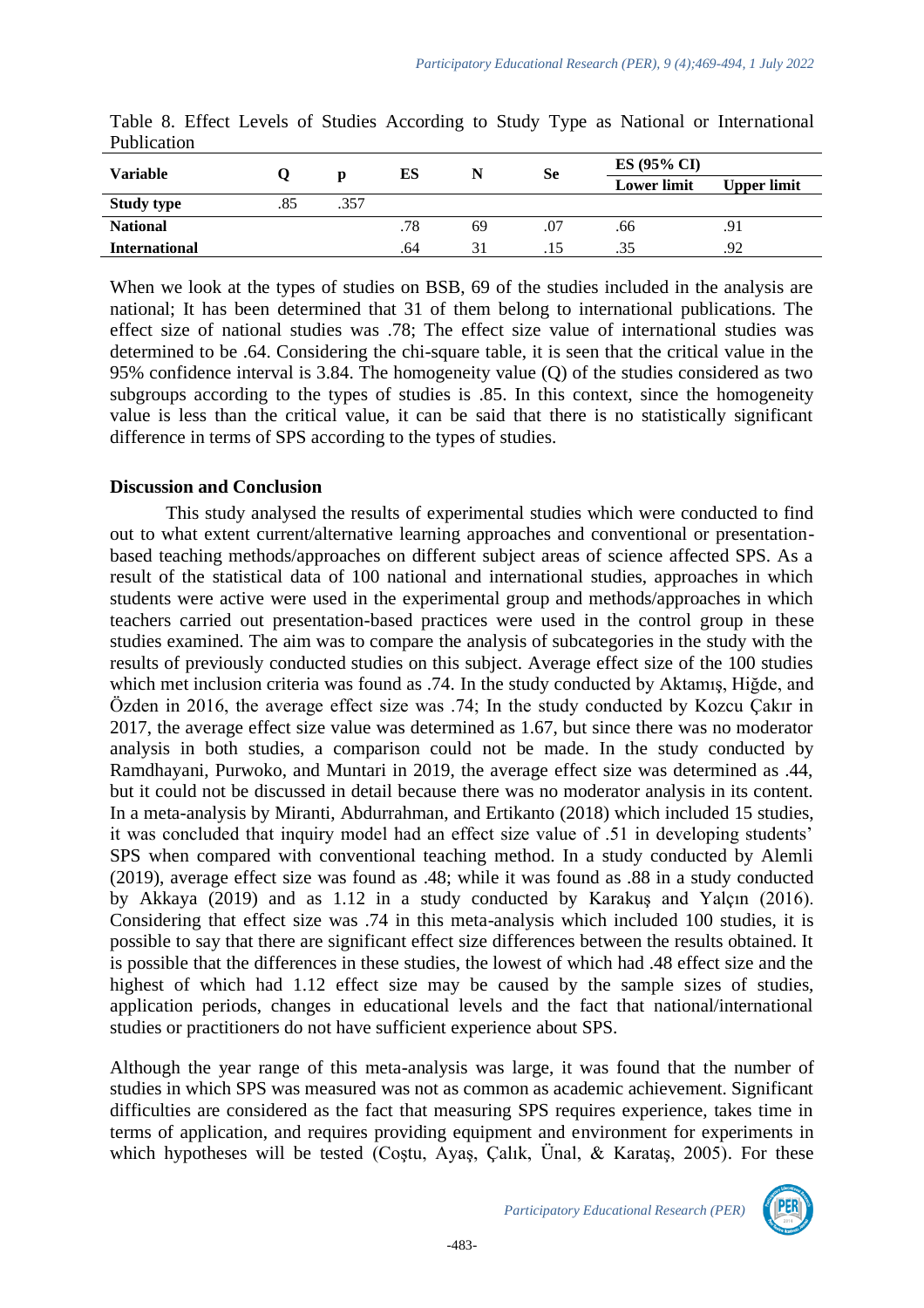reasons, it can be said that the scope of the study was narrow. Another limitation is the fact that the data in the accessed studies are missing; that is, the statistical results required for calculation effect size are not given or they are not given completely. This will cause a negative effect on generalizing the results of the study.

The studies included in the meta-analysis were grouped in sub-categories and comparisons were made. The first comparison is on the publication type of studies and a classification of scientific article, master's thesis and doctoral thesis was made. It was found that effect size values differed significantly in terms of type of study and this difference was in favour of master's theses and articles when compared with doctoral theses. When the literature was reviewed, it was found that in the meta-analysis by Karakuş and Yalçın (2016), articles on SPS were not included in the study; while only articles were included in the study by Miranti, Abdurrahman, and Ertikanto (2018) and therefore it was not possible to make comparisons with the results of these studies. It was found that the results of Akkaya (2019) and the results of the present study were different from each other. Unlike this study, Akkaya stated that the studies included in the meta-analysis did not differ significantly in terms of the publication type (article, master's, doctoral). In addition, Akkaya stated that the publication type with the lowest effect size was articles, while the publication type with the highest effect size was master's theses. The results of Akkaya's study and the present study showed significant differences and the reason for this difference is thought to be the different number of studies included in the meta-analyses. There were 6 articles conducted between 2006 and 2018 in Akkaya's study, while there were 32 articles in the present study between 1999 and 2020. It is thought that this quantitative difference was an important factor in the emergence of the difference between the results.

The second comparison of the study was about whether effect size differed by the years studies were conducted in. In the present meta-analyses, studies conducted between 1999 and 2020 were classified as 2009 and before, between 2010 and 2014 and 2015 and after. In this classification, the effect size of the studies conducted in 2015 and beyond was found to be higher than the studies in other categories. It was also found that effect size value increased as the year of studies increased, while this difference was not statistically significant. This result can be associated with student centred education entering teaching programs in schools affiliated with the Ministry of National Education in 2005 (Acat and Dönmez, 2009) because 2005 education program that was put into effect in 2005 was effective in the emergence of many new practices in education in Turkey. This may have caused new studies to plan designs with high internal and external validity by considering the recommendations of previous studies. Thus, experimental designs were planned more carefully, and effect level of learning products may have increased. When the literature was reviewed, it was found that while some of the results of the present study were in parallel with some of the results of Akkaya (2019), the result that effect size increased as study year increased was different. While the highest effect size was found in most recent studies in Akkaya's study as in the present study, the lowest effect size was found in earliest studies in the present study and in moderate category studies in Akkaya's study. This may have resulted from the fact that groups were dated differently in both studies.

Another variable in which the effect size values were compared was the level of education the study was conducted on. According to the results, although the level of education with the highest effect size was university, the level of education with the lowest effect size was high school. This result is in parallel with the results of the study conducted by Miranti, Abdurrahman, and Ertikanto (2018). The reason for this difference can be said to result from

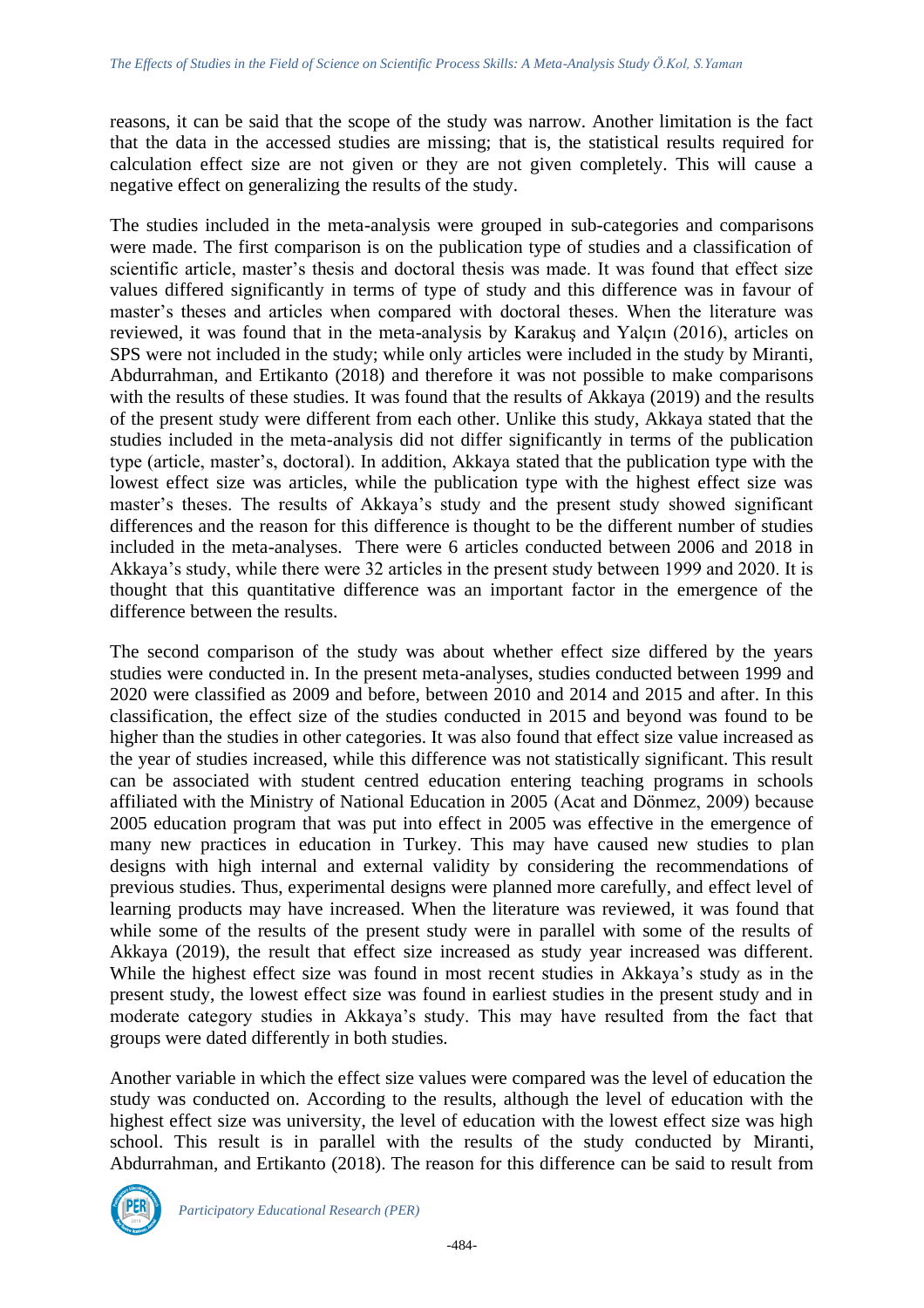the developmental differences in individuals. According to the cognitive development theory of Piaget, schemas of individuals are formed by the knowledge gained from the environment throughout the development process. If the new information acquired does not match the existing schema, an imbalance occurs, and mental development is provided as a result of the elimination and regulation of the imbalance. Individuals' experience is extremely important in regulation skills. Since the fact that university students will have more knowledge than the other levels of education and this will increase their experience, it can be said that the students at this level have higher cognitive development. It can be said that student centred teaching practices are understood and internalized more easily by university students.

When the application periods of experimental studies were compared in terms of categories, it was found that the effect size between them was not significant. It was found that 11 studies, the application periods of which were not found since they were not explained in the studies, had higher effect size than the studies in other categories. In studies with a specific application period, no conclusion was reached on whether effect size increased or decreased according to application period. The fact that there was no tendency in effect size value in terms of application period was also found in Akkaya (2019)'s study. The fact that the effect size of 32 studies with 5-8 weeks of applications (.59) in the present study was significantly higher than the effect size value of 18 studies (.98) analyzed within the same period of time by Akkaya is an important difference between the two studies. The fact that there were no studies in literature according to the application periods of studies limits discussing the reasons of this situation.

When comparisons were made according to the number of students in experimental studies, no significant difference was found between effect size values. According to the result of this study, the decrease in the number of students in the experimental study does not cause a significant difference; however, it contributes to the increase in the effect size for developing SPS of the students. In other words, the fewer the number of students in an experimental study is, the more possible it will be to increase the effect size of studies conducted. When compared with the results of Akkaya's (2019) study, it was found that the results obtained did not match. The most important factor in the emergence of this situation can be shown with the fact that the number of studies on a group of 0-29 was 1. Since only the results of 1 study were given in this category, it was not possible to compare the effect size values obtained with the results of this study. Since there were no other studies to compare in literature, it was considered that the data obtained as a result of this study were valid. When factors that threaten internal validity such as the decrease in the number of students in the study, loss of subjects, and choosing subjects are checked, this facilitates the design and conduct of experimental studies. Although large samples are generally better than small samples, very large sample may lead to wrong conclusions, especially in experimental studies (Mills and Gay, 2019).

In another analysis in this study, effect sizes of national and international studies were compared. 31 of the studies were in international category and the effect size of the remaining 69 national studies was partly higher when compared with international studies. Since there were no meta-analyses in literature to compare this finding, it was not possible to discuss the findings. However, close effect size values of national and international studies were evaluated as the results within the scope of this variable being more consistent with each other when compared with other studies.

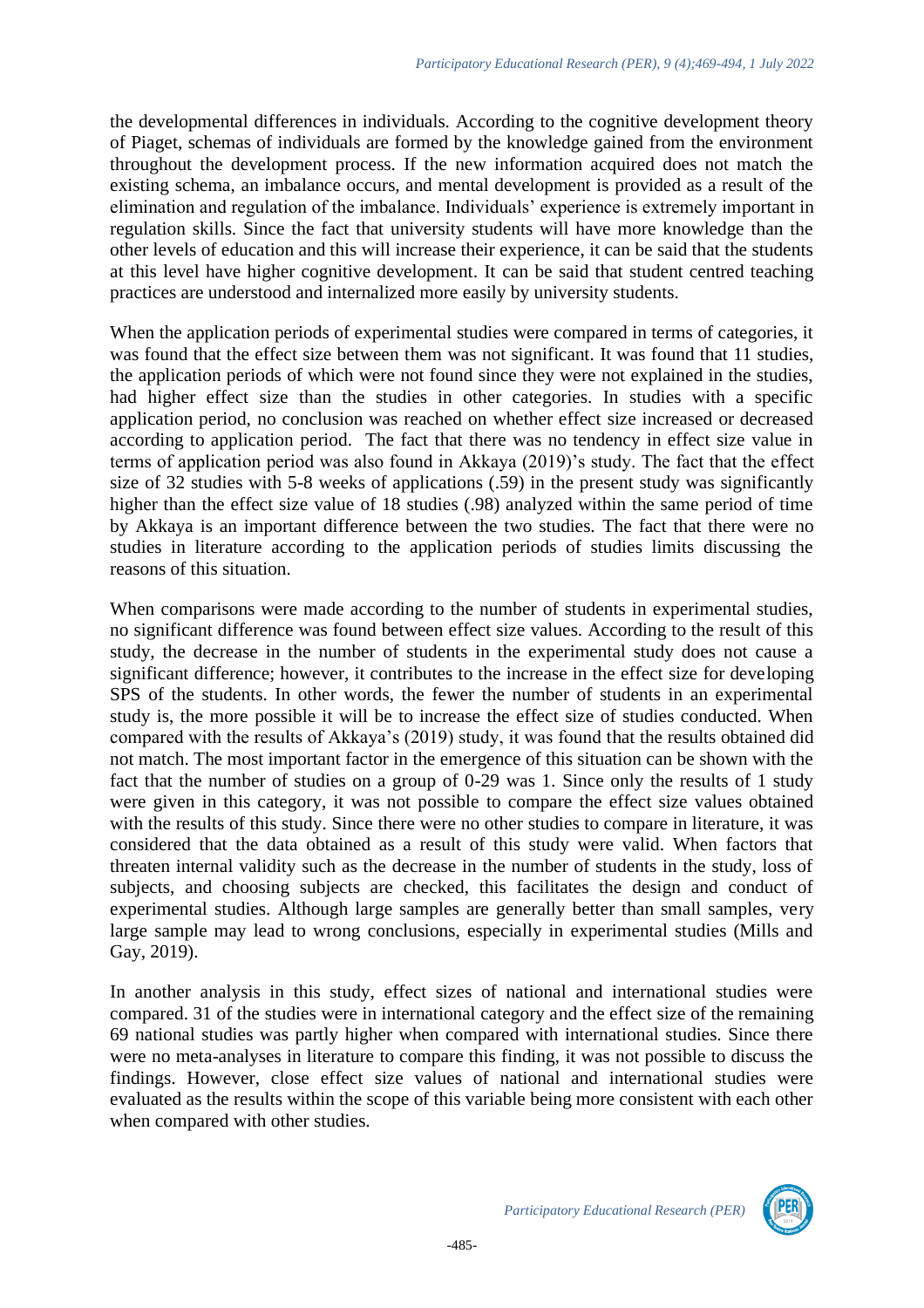#### **Recommendations**

This study discussed the effects of applications carried out by different subject areas and science methods on students' SPS levels; other variables such as academic achievement, attitude and motivation were not included. It can be recommended to determine the effects of SPS on different dependent variables by using meta-analysis. Besides, while studies conducted in science were included in the present study, studies conducted in the fields of mathematics and engineering were not included. Considering that STEM (Science, Technology, Engineering, and Mathematics) became popular recently, researchers planning to conduct meta-analysis studies in the future can bring together studies in the fields of technology, mathematics, and engineering and conduct analyses.

When studies conducted in science education were examined, it was found that SPS was affected more in some and less in others. Many factors such as the practitioner, duration of application, and sample may have been effective in the emergence of different results. The experience of practitioners, especially about measuring SPS, has an important place in conducting the process. Individuals should be made active while conducting SPS's experiences, and they should not try to perform the steps precisely as they are given in the teacher's instructions. Different researchers have found that meaningful learning does not occur in studies where the instructions are made as they are given (Abell and Volkmann, 2003; Hofstein et al., 2005; Renner, 1986; Roth, 1994). In this context, to apply the experimental design effectively, competencies of teachers of science and academics should be found, and their deficiencies should be dealt with through in-service training.

In this study, the overall effect size studies on the effectiveness of the student-centred learning approach in science on SPS was calculated as .78. According to Cohen's effect size classification, the values between .50 and .80 are accepted as a moderate level of effect; therefore, the overall effect size of .78 is accepted as a moderate level of effect. This effect size value calculated is criterion-related with SPS for researchers. In future studies on SPS, researchers can compare the effect size values of their studies with the results of this study. Besides, it was found that student-centered approaches in which SPS is measured positively affect science lessons compared with traditional methods. Therefore, it can be recommended for science teachers who expose their students to active learning environments to determine or measure SPS's outcomes.

Considering the sample sizes in the studies included in the meta-analysis, it was found that studies were mainly conducted at secondary education and university level, and there were few studies conducted on primary education and high school student groups. In this context, it can be recommended for researchers who will conduct new studies to carry out studies on student groups at primary education and high school level. In addition, it can be said that instead of conducting the experimental design in which SPS is measured on huge groups, running this design on participants between 30 and 54 will have positive effects on sample size.

Some of the studies planned to be included in this study were not accessed. Although some of them were accessed, they were excluded due to the missing data in them. For the generalizability of quantitative research data, researchers need to share their studies conducted with experimental design. Due to the nature of scientific research, it is an expected situation to present the data in a complete and unbiased way. In this context, it can be said that researchers' being careful about the basic statistics they need to present in scientific studies, juries, and editors and referees to control theses and articles more carefully will contribute to

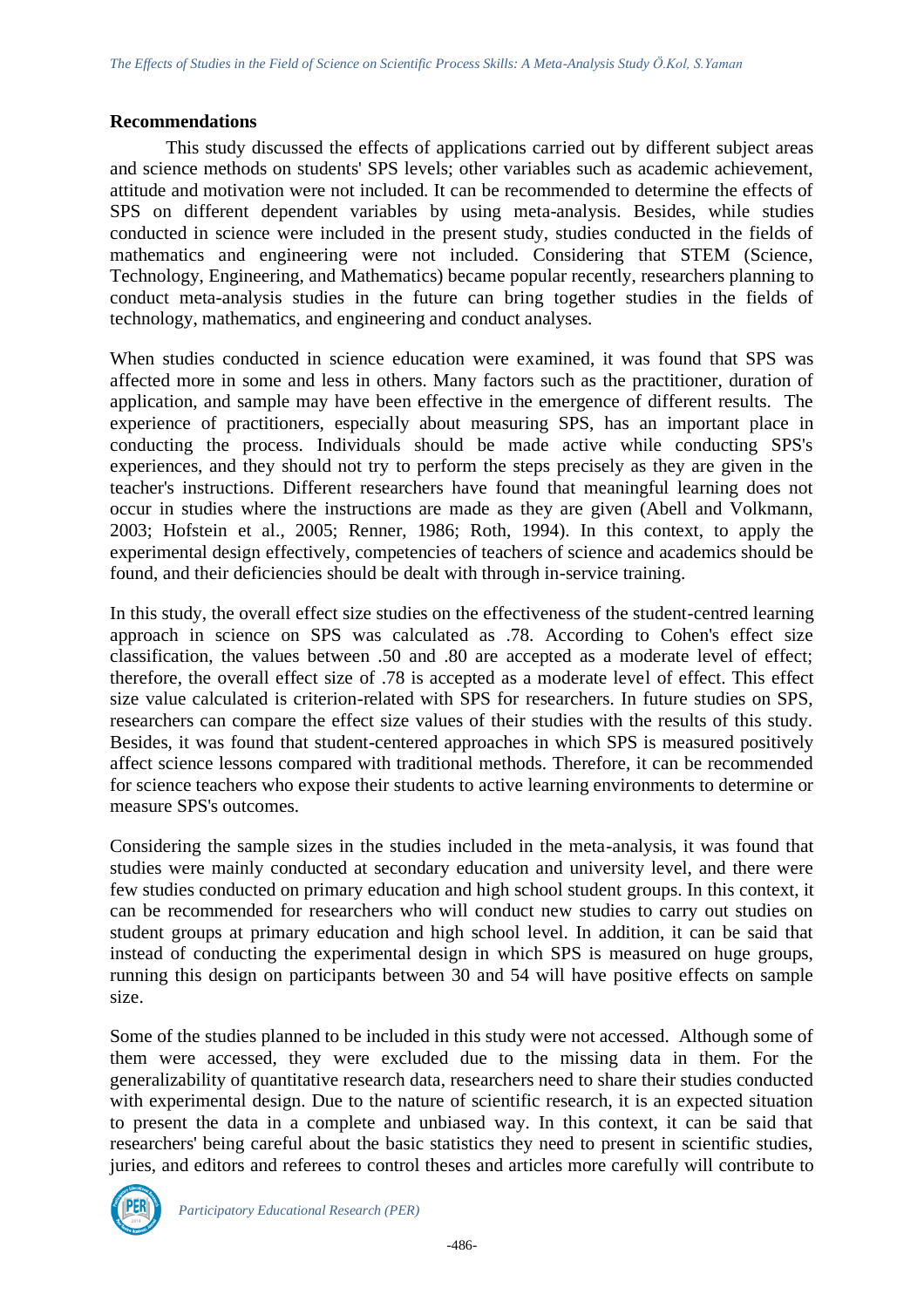decreasing errors. In Turkey, the concept of SPS began to be used with the Science and Technology lesson which went into effect in 2005. Most of the studies on SPS, which is considered a relatively new concept, are master's studies. That may cause them to have a higher margin of error when compared with doctorate studies. An increase in the number of doctorate studies can also decrease the level of error that can be seen in results. In line with this suggestion, effect sizes can be compared again in the future by taking into account the results of doctorate studies which increase in the following years.

#### **References**

### *(\*) marked studies involved in the meta-analysis.*

- \*Ablin-Stone, K. (2008). *The effect of two different approaches to teaching life science on student achievement.* PhD Thesis, Idaho State University, Moscow.
- \*Acar, E. N. (2011). *The effect of project-based learning on pre-service science teachers' scientific process skills and attitudes towards biology.* Master Thesis, Onsekiz Mart University, Çanakkale.
- Acat, M. B., & Dönmez, İ. (2009). To compare student centred education and teacher centred education in primary science and technology lesson in terms of learning environments. *Procedia - [Social and Behavioural Sciences,](https://www.researchgate.net/journal/Procedia-Social-and-Behavioral-Sciences-1877-0428) 1*(1),1805-1809.
- Açıkgöz, K. Ü. (2002). *Active learning*. Educational World Publications.
- \*Akçay, H., & Baltacı, A. (2017). Evaluation of multiple writing activities for learning in astronomy teaching. *Mersin University Journal of Education Faculty, 13*(1), 138-151.
- Akgöz, S., Ercan, İ., & Kan, İ. (2004). Meta-analysis. *Journal of Uludağ University Faculty of Medicine, 30*(2), 107-112.
- Akkaya, M. (2019). *The effect of inquiry-based teaching on scientific process skills: A metaanalysis study at national level.* Master Thesis, İbrahim Çeçen University, Ağrı.
- Aktamış, H., Hiğde, E., & Özden. B. (2016). Effects of the inquiry-based learning method on students' achievement, science process skills and attitudes towards Science: A metaanalysis science. *Journal of Turkish Science Education, 13*(4), 248-261.
- \*Aktürk, Ç. (2019). *The effect of gems program on 6th grade students' basic scientific process skills and attitudes in the unit of force and motion.* Master Thesis, Ordu University, Ordu.
- Alemli, A. (2019). *Investigation of the effectiveness of inquiry-based learning approach in science education with meta-analysis method.* Master Thesis, Kastamonu University, Kastamonu.
- \*Altan, S. T. (2015). *Developing success and scientific process skills in primary school students with the method of inquiry-based learning.* Master Thesis, Marmara University, İstanbul.
- \*Artayasa, I. P., Susilo, H., Lestari, U., & Indriwati, S. H., (2017). The effectiveness of the three levels of inquiry in improving teacher training students' science process skills. *Journal of Baltic Science Education, 16*(6), 908-918.
- \*Asabe, M. B., & Yusuf, S. D. (2016). Effects of science process skills approach and lecture method on academic achievement of pre-service chemistry teachers in Kaduna State, Nigeria. *ATBU, Journal of Science, Technology & Education (JOSTE), 4*(2), 68-72.
- \*Athuman, J. J. (2017). Comparing the effectiveness of an inquiry-based approach to that of conventional style of teaching in the development of students' science process skills. *International Journal of Environmental & Science Education, 12*(8), 1797-1816*.*

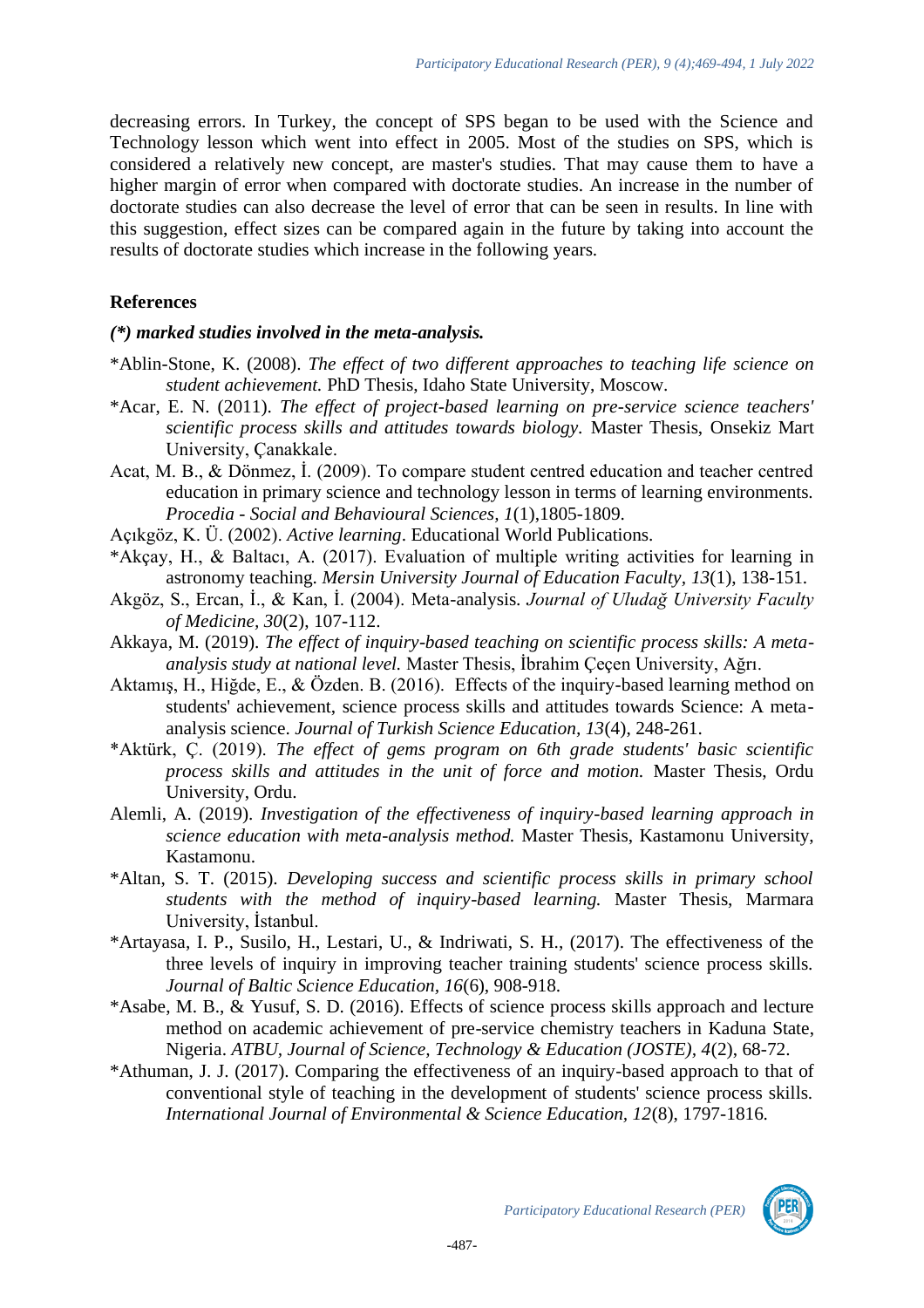- \*Aydoğdu, B., & Ergin, Ö., (2008). The effects of different experimental techniques used in science and technology lessons on students' scientific process skills. *Ege Journal of Education, 9*(2), 15-36.
- *\**Bahadır, E. (2011). *Investigation of the effect of using collaborative learning based scientific letters on the teaching of 8th grade "states of matter and heat unit" on students' attitude, achievement and scientific-literacy.* Master Thesis, Erzincan University, Erzincan.
- \*Bahşi, A. (2019). *Investigation of the effects of STEM activities on 8th grade students' scientific process skills, scientific epistemological beliefs and science achievement.* Master Thesis, Adıyaman University, Adıyaman.
- Bakioğlu A., & Özcan Ş. (2016). *Meta-analysis.* Nobel Publisher.
- Balemen, N. (2016). *The effectiveness of project-based learning in science education: A meta-analysis study*. PhD Thesis, Gazi University, Ankara.
- \*Barut, D. B. (2020). *The effect of TGA activities supported by concept networks on preservice science teachers' laboratory attitudes, anxieties and scientific process skills.* Master Thesis, Gazi University, Ankara.
- \*Başdaş, E. (2007). *The effect of science activities with simple materials on scientific process skills, academic achievement and motivation in primary school science education.*  Master Thesis, Celal Bayar University, Manisa.
- \*Bayar, M. F. (2019). The effect of common knowledge construction model on science process skills and academic achievement of secondary school students on solar system and eclipse. *Online Science Education Journal, 4*(1), 4-19.
- \*Bodur, Z., & Yıldırım, M. (2018). The effect of out-of-class activities on the academic achievement and scientific process skills of middle school seventh grade students. *Marmara University Atatürk Faculty of Education Journal of Educational Sciences*, *47*(47)*,* 125-140.
- \*Bozkurt, O. (2012). The effect of inquiry-based learning approach in science education on students' academic achievement and scientific process skills. *Mustafa Kemal University Journal of Social Sciences Institute, 9*(18), 187-200.
- Büyüköztürk, S. Cakmak, E.K., Akgun, O.E., Karadeniz, S., & Demirel, F. (2014). *Scientific research methods.* Pegem Academy.
- \*Cahyaningtyas, R. N., Wilujeng, I., & Suryadarma, I. G. P. (2017). The effect of science learning based on an integrated scientific approach to local potential on the science process skill of the student. *Unnes Science Education Journal, 6*(2), 1601-1605.
- \*Can, B., & Pekmez, E. Ş. (2010). The effect of nature of science activities on the development of science process skills of seventh grade primary school students. *Pamukkale University Journal of Education, 27*(27), 113-123.
- **\***Chebii, R., Wachanga, S., & Kiboss, J. (2012). Effects of science process skills mastery learning approach on students' acquisition of selected chemistry practical skills in school. *Creative Education, 3*(8), 1291-1296.
- Cohen, J. (1988). *Statistical power analysis for the behavioral sciences.* Academic Press.
- Coştu, B., Ayaş, A., Çalık, M., Ünal, S., & Karataş, F. Ö. (2005). Determination of science teacher candidates' competence in preparing solutions and using laboratory materials. *Hacettepe University Faculty of Education Journal, 28*(28), 65-72.
- \*Cömert, H. (2019). *Investigation of the effect of argumentation-based teaching on 8th grade students' academic achievement, conceptual understanding and scientific process skills in terms of learning styles: acids and bases.* PhD Thesis, Marmara University, İstanbul.

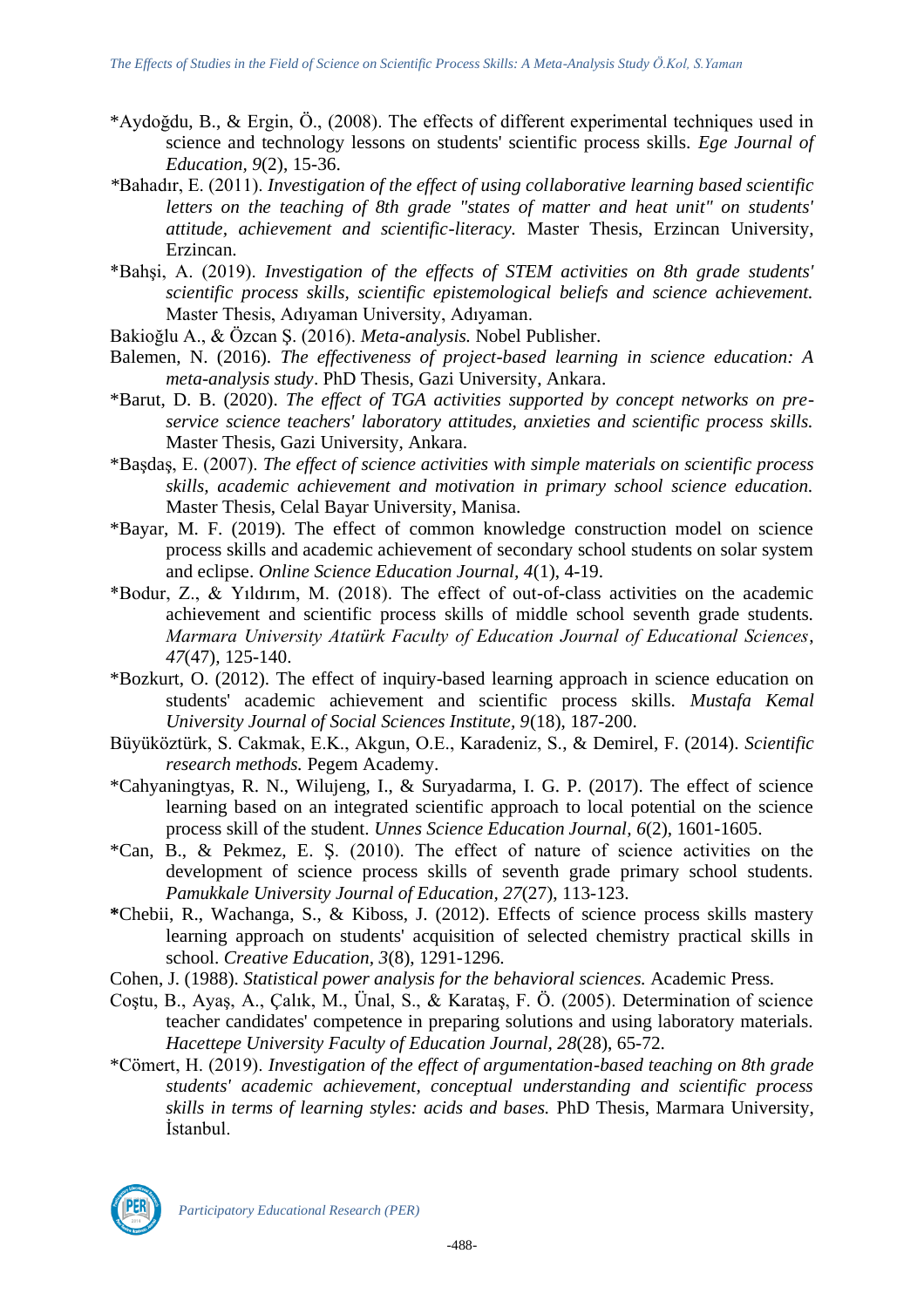- **\***Çakır, S. (2019). *The effect of robotic coding applications on learning products in the 4th grade science lesson "microscopic organisms and our environment" unit.* Master Thesis, Bülent Ecevit University, Zonguldak.
- \*Çelik, P. (2013). *The effect of problem-based learning on prospective teachers' success in physics course, learning approaches and scientific process skills.* PhD Thesis, Dokuz Eylül University, İzmir.
- \*Çolak, Ö. (2014). *The effect of inquiry-based science teaching method on science literacy and some sub-dimensions.* Master Thesis, Trakya University, Edirne.
- \*Dawson, C. C. (1999). *The effect of explicit instruction in science process skills on conceptual change: the case of photosynthesis.* PhD Thesis, University of Northern Colorado, Greeley.
- Dempfle, A. (2006). *Evaluation of methods for meta-analysis of genetic linkage studies for complex diseases and application to genome scans for asthma and adult height.* Inaugural Dissertation, Philipps-University Marburg.
- Dinçer S. (2014). *Applied meta-analysis in educational sciences.* Pegem Academy.
- \*Doğan, İ. (2019). *The effect of STEM activities on 7th grade students' scientific process skills, Science and STEM attitudes and their success in the electrical energy unit.* PhD Thesis, Balıkesir University, Balıkesir.
- \*Doğruluk, M. (2010). *The effect of problem-solving method on student achievement in teaching "force and motion" unit of eighth grade science and technology lesson.* Master Thesis, Celal Bayar University, Manisa.
- \*Durel, E. (2018). *The effects of out-of-school science activities on science teachers, teacher candidates and students.* Master Thesis, Trakya University, Edirne.
- Ekemen, H. (2019). *The effect of brain based learning on academic success and student's attitude: A meta analytic study.* Master's Thesis, Necmettin Erbakan University, Konya.
- Elen, J., Clarebout, G., Leonard, R. & Lowyck, J. (2007). Student-centred and teacher centred learning environments: What students think. *Teaching in Higher Education*, *12*(1), 105-117.
- \*Erkoç, S. S. (2019). *The effect of science education based on quantum learning model on the academic achievement and scientific process skills of 5th grade students.* Master Thesis, Amasya University, Amasya.
- \*Evmez, S. (2018). *The effects of science games developed within the scope of science lesson on middle school students*. Master Thesis, Trakya University, Edirne.
- \*Ewers, T. G. (2001). T*eacher-directed versus learning cycles methods: effects on science process skills mastery and teacher efficacy among elementary education students.*  PhD Thesis, Idaho State University, Moscow.
- Field, A. P. (2001). Meta-analysis of correlation coefficients: A Monte Carlo comparison of fixed-and random-effects methods. *Psychological Methods, 6*(2), 161-180.
- Franke, G. (2001). Applications of meta-analysis for marketing and public policy: A review. *Journal of Public Policy & Marketing, 20*(2), 186-200
- \*Gençoğlan, D. M. (2017). *The effect of the authentic case-based argumentation-based science learning approach on the achievement, attitude and scientific process skills of 8th grade students on "acids and bases".* Master Thesis, Kahramanmaraş Sütçü İmam University, Kahramanmaraş.
- \*Gezer, S. U. (2014). *The effect of reflective inquiry-based general biology laboratory activities on preservice science teachers' perceptions of self-efficacy in laboratory use, critical thinking dispositions and scientific process skills.* PhD Thesis, Marmara University, İstanbul.

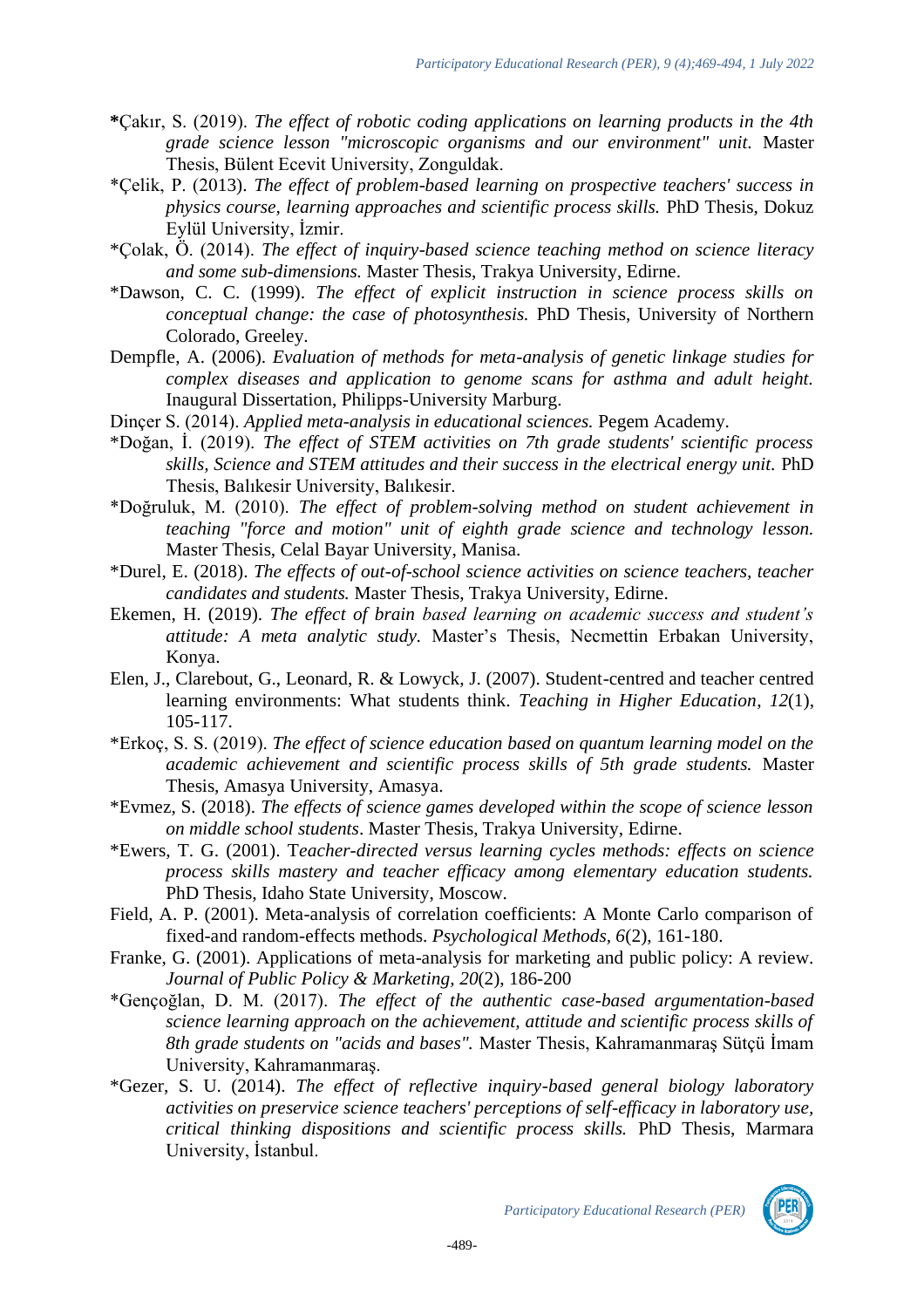- \*Guevara, C. A. (2015). Science process skills development through innovations in science teaching. *Research Journal of Educational Sciences*, *3*(2), 6-10.
- \*Gültekin, Z. (2009). *The effect of project-based learning practices in science education on students' views on the nature of science, scientific process skills and attitudes.* Master Thesis, Marmara University, İstanbul.
- \*Güney, T. (2015). *The effect of inquiry-based simulation supported science laboratory applications on scientific process skills: Force motion unit example.* Master Thesis, Kırıkkale University, Kırıkkale.
- Glass, G. V. (1976). Primary, secondary, and meta-analysis. *Educational Researcher, 5*(10), 3-8.
- Glaze, A. L. (2018). Teaching and learning science in the 21st century: Challenging critical assumptions in postsecondary science. *Education Sciences, 8*(12), 1-8. http://doi.org/10.3390/educsci8010012
- \*Harahap, F., Nasution, N. E. A., & Manurung, B. (2019). The effect of blended learning on student's learning achievement and science process skills in plant tissue culture course. *International Journal of Instruction, 12*(1), 521-538.
- \*Havuz, A. C., (2019). *The effect of inquiry-based learning approach on cognitive and affective skills of classroom teacher candidates.* Master Thesis, Amasya University, Amasya.
- Hofstein, A., Navon, O., Kipnis M., & Naaman, M. (2005). Developing students' ability to ask more and better questions resulting from inquiry-type chemistry laboratories. *Journal of Research in Science Teaching, 42*(7), 791-806.
- \*Hoşbaş, A. A. (2018). *The effect of life-based learning approach on learning products in science teaching.* Master Thesis, Kırıkkale University, Kırıkkale.
- \*İnal, P. (2013). *The effect of inquiry-based learning on the academic achievement, conceptual understanding, attitudes, scientific process and communication skills of primary school students.* PhD Thesis, Marmara University, İstanbul.
- \*İzgi, S. (2020). *The effect of science, technology, engineering and mathematics (STEM) approach based on 5E model on the subject of electrical energy transformation on the academic achievement and scientific process skills of 7th grade students.* Master Thesis, Hatay Mustafa Kemal University, Hatay.
- \*Jong-Hak, H., & Hyeong-Cheo, L. (2014). The impact of e-NIE based lesson on science process skills and scientific attitudes of elementary students. *Journal of the Korean Society of Earth Science Education, 7*(2), 253-265.
- \*Karaca, D. (2011). *The effect of learning science by doing and writing on the academic achievement and scientific process skills of pre-service teachers in the general physics laboratory course*. Master Thesis, Mehmet Akif Ersoy University, Burdur.
- \*Karademir, E. (2009). *The effect of computer assisted instruction on students' academic achievement levels, scientific process skills and attitudes in the electricity unit of science and technology lesson.* Master Thesis, Eskişehir Osmangazi University, Eskişehir.
- Karakuş, Y., & Yalçın, O. (2016). The effect of argumentation-based learning on academic achievement and scientific process skills in science education: A meta-analysis study. *Anadolu University Journal of Social Sciences, 16*(4), 1-20.
- \*Karapınar, A. (2016). *The effect of inquiry-based learning environment on prospective teachers' scientific process skills, inquiry skills and scientific thinking skills.* Master Thesis, Celal Bayar University, Manisa.
- **\***Karatekin, P. (2012). *The effect of TGA technique on students' achievement, attitude and scientific process skills in biology laboratories of science and technology teacher candidates.* Master Thesis, Celal Bayar University, Manisa.



*Participatory Educational Research (PER)*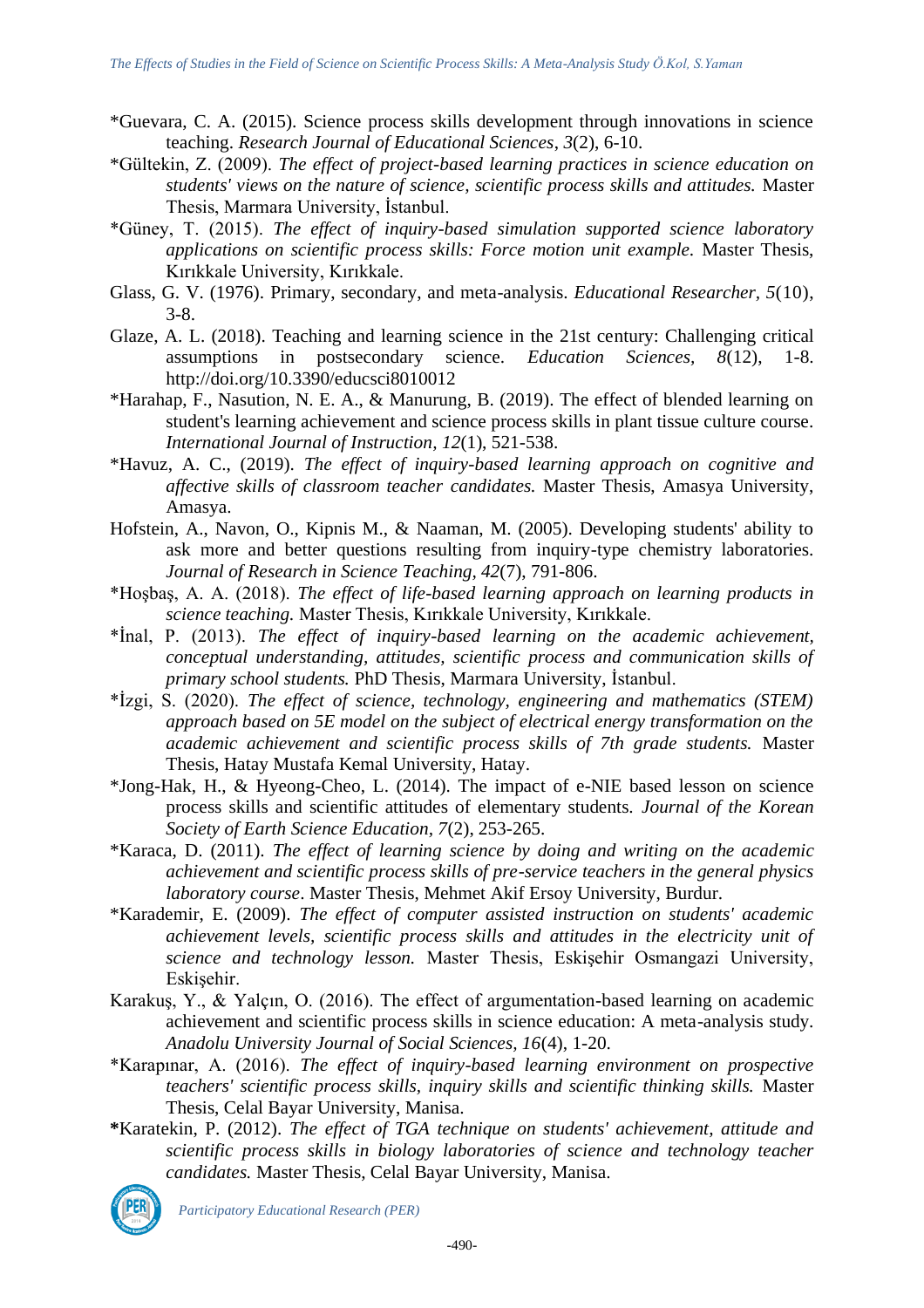- \*Karaöz, M. P. (2008). *The effect of teaching the unit of "force and motion" in primary school science and technology lesson with problem-based learning approach on students' scientific process skills, achievements and attitudes.* Master Thesis, Muğla University, Muğla.
- Kavale, K. A. (2001). Decision making in special education: The function of meta-analysis. *Exceptionality, 9*(4), 245-268.
- \*Kaya, G., & Yılmaz. S. (2016). The effect of open inquiry-based learning on students' achievement and the development of scientific process skills. *Hacettepe University Journal of Education Faculty, 31*(2), 300-318.
- *\** Keskin, A. (2010). *The effect of using laboratory in primary school science teaching on students' scientific process skill development.* Master Thesis, Yüzüncü Yıl University, Van.
- \*Kholilurrohman, A., & Suryadarma, I. G. P. (2019). The effect of modified free inquiry approach on student's process skill and science attitudes. *Journal of Science Education Research, 3*(1), 67-80.
- \*Kırılmazkaya, G. (2014). *The effect of web-based inquiry-based science teaching on preservice teachers' concept learning and development of scientific process skills.* PhD Thesis, Fırat University, Elazığ.
- \* Koray, Ö., Köksal, M. S., Özdemir, M., & Presley, A. İ., (2007). The effect of creative and critical thinking-based science lab applications on academic achievement and scientific process skills. *Elementary Education Online, 6*(3), 377-389.
- Kozcu Çakır, N. (2017). Effect of 5E learning model on academic achievement, attitude and science process skills: meta-analysis study. *Journal of Education and Training Studies, 5*(11), 157-170.
- Köksal, M. S., Koray, Ö., & Açıkgül-Fırat, E. (2020). *Science teaching (systematic and evidence-based education).* Nobel Academic Publishing.
- \*Krystyniak, R. A. (2001). T*he effect of participation in an extended inquiry project on general chemistry student laboratory interactions, confidence, and process skills.* PhD Thesis. University of Northern Colorado, Greeley.
- \*Kula, Ş. G. (2009). *The effect of inquiry-based science learning on students' scientific process skills, success, concept learning and attitudes.* Master Thesis, Marmara University, İstanbul.
- Lam, R. W., & Kennedy, S. H. (2005). Using meta-analysis to evaluate evidence: Practical tips and traps. *Canadian Journal of Psychiatry, 50*, 167-174
- Lipsey M. W., & Wilson. D. B. (2001). *Practical meta-analysis*. Sage Publications.
- Littel, H. J., Corcoran, J., & Pillai, V. (2008). *Systematic reviews and meta-analysis.* Oxford University Press.
- \*Longo, C. M. (2012). *Effects of an inquiry-based science program on critical thinking, science process skills, creativity, and science fair achievement of middle school students.* PhD Thesis, Western Connecticut State University, Danbury.
- \*Maidon, C. H. (2001). *A comparison of a fifth-grade elementary school science researchbased curriculum and an activity centered traditional curriculum: effects on conceptual knowledge, process skills and attitude.* PhD Thesis, North Carolina State University, Raleigh.
- \*Mallozzi, F. N. (2012). *The effects of using interactive student notebooks and specific written feedback on seventh grade students' science process skills.* PhD Thesis, Western Connecticut State University, Danbury.
- \*Meşeci, B. (2013). *Teaching scientific process skills with activities developed for the particulate structure of matter unit and its effectiveness in the teaching process.* Master Thesis, Amasya University, Amasya.

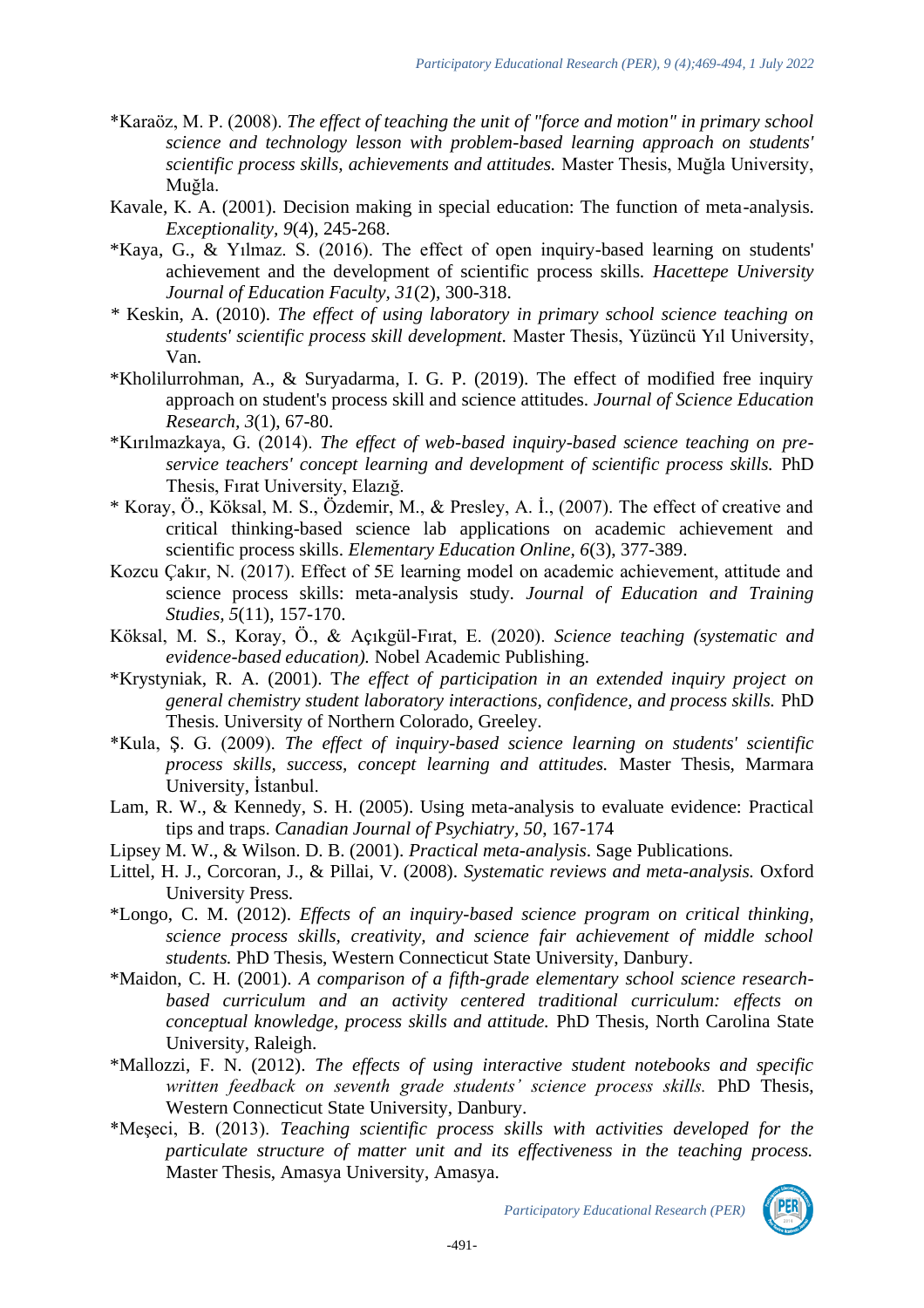- Miles, M. B., & Huberman, A. M. (1994). *Qualitative data analysis: An expanded sourcebook*. Sage Publication.
- Mills, G. E., & Gay, L. R. (2019). *Educational research: Competencies for analysis and applications*. Pearson. One Lake Street, Upper Saddle River, New Jersey.
- Miranti, H., Abdurrahman, A., & Ertikanto, C. (2018). Description of meta-analysis of science learning through inquiry model in improving students' science process skills. *International Conference on Mathematics and Science Education of Universitas Pendidikan Indonesia*, *3*, 504-508.
- MoNE (2018). T.R. Ministry of National Education Board of Education and Discipline, *Primary school science course curriculum and guide (grades 6, 7 and 8).* Ankara: Directorate of State Books.
- \*Mutlu, S. (2012). *The effects of science and technology education focused on scientific process skills on elementary school students' scientific process skills, motivation, attitude and achievement.* Master Thesis, Trakya University, Edirne.
- \*Myers, B. E. (2004). *Effects of investigative laboratory integration on student content knowledge and science process skill achievement across learning styles*. PhD Thesis, University of Florida, Gainesville.
- \*Osman, K., & Vebrianto, R., (2013). Fostering science process skills and improving achievement through the use of multiple media. *Journal of Baltic Science Education, 12*(2), 191-204.
- \*Öner, A. (2015). *The effect of elective science applications course on the scientific process skills, attitudes and motivations of 7th grade students in science and technology course.* Master Thesis, İbrahim Çeçen University, Ağrı.
- \*Özdemir, H. (2011). *The effect of laboratory applications based on the guess-observeexplain strategy on pre-service science teachers' understanding of acids-bases*. Master Thesis, Pamukkale University, Pamukkale.
- Özdemirli, G. (2011). *The effectiveness of cooperative learning method on student's mathematics achievement and attitude towards mathematics: A meta-analysis study.* Master Thesis, Çukurova University, Adana.
- \*Parim, G (2009). *The effects of research-based learning on learning the concepts of photosynthesis and respiration, success and development of scientific process skills in primary school 8th grade students.* PhD Thesis, Marmara University, İstanbul.
- Petitti, D. B. (2000). *Meta-analysis, decision analysis and cost effectiveness analysis: methods for quantitative synthesis in medicine.* Oxford University Press.
- \*Prasasti, P. A. T., & Listiani, I. (2018). SETS-based guided experiment book: Empowering science process skills of elementary school students. *Journal Pendidikan Biologi Indonesia, 4*(3), 257-262.
- \*Ping, I. L. L., Halim, L., & Osman, K. (2019). The effects of explicit scientific argumentation ınstruction through practical work on science process skills. *Jurnal Penelitian dan Pembelajaran IPA, 5*(2), 112-131.
- Ramdhayani, H. G., Purwoko, A. A. & Muntari, M. (2019). Meta-analysis: the effect of applying project-based learning models to students' science process skills. *Journal of Physics: Conference Series, [1321](https://iopscience.iop.org/volume/1742-6596/1321)*[\(3\)](https://iopscience.iop.org/issue/1742-6596/1321/3), 1-4.
- Renner, J. W. (1986). Rediscovering the lab. *The Science Teacher, 53*(1), 44–45.
- Roth, W. M. (1994). Experimenting in a constructivist high school physics laboratory. *Journal of Research in Science Teaching, 31*(2), 197-223.
- \*Sakdiah, H. (2014). Efek model pembelajaran inquiry training berbantukan handout dan sikap ilmiah terhadap kemampuan siswa berbasis keterampilan proses sains (KPS). *Jurnal Pendidikan Fisika, 3*(2), 124-131.



*Participatory Educational Research (PER)*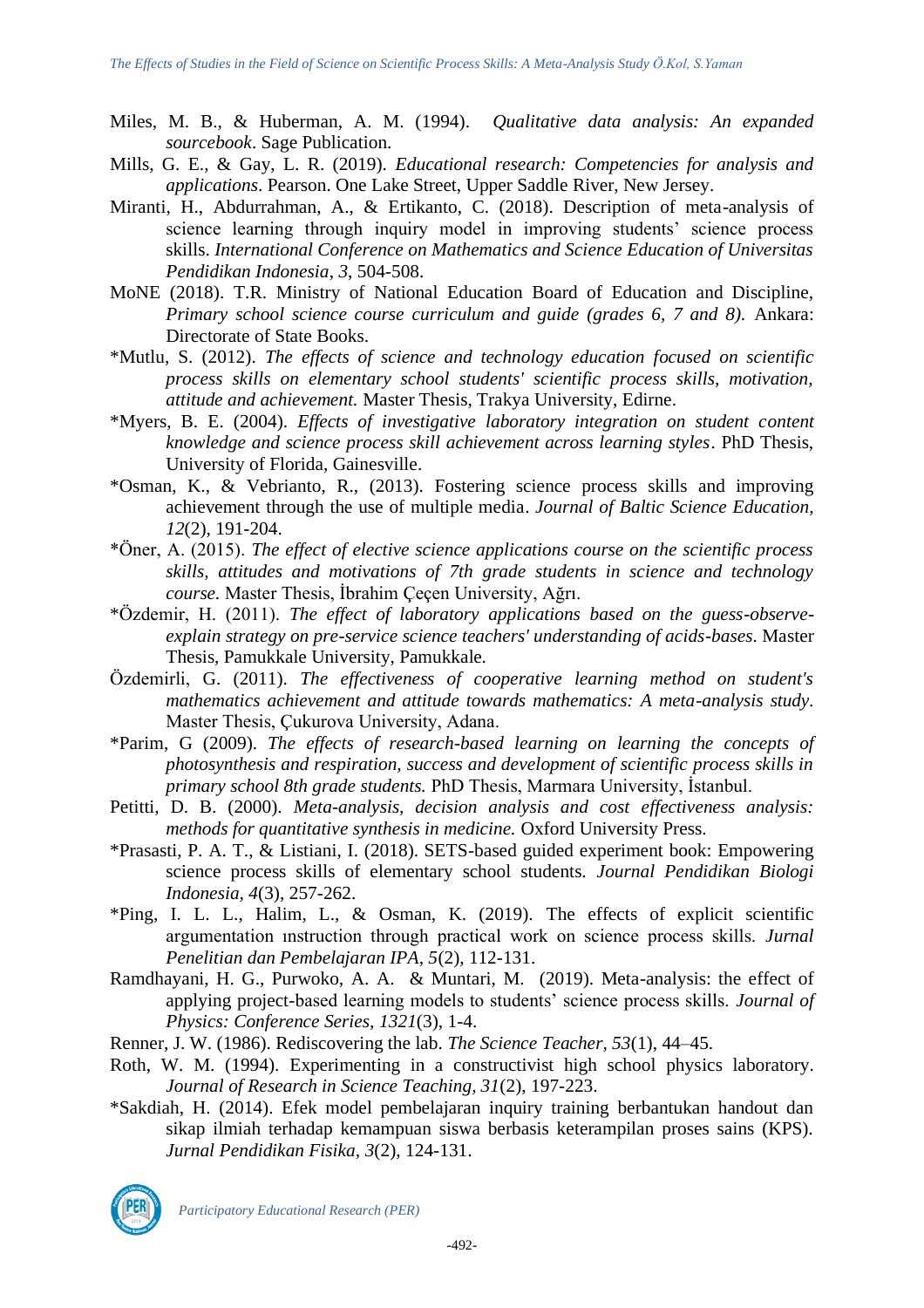- Saputro, A. D., Irwanto, R. E., Atun, S., & Wilujeng, I. (2019). The impact of problemsolving instruction on academic achievement and science process skills among prospective elementary teachers. *Elementary Education Online, 18*(2), 496-507.
- \*Siahaan, S. A., Sahyar, S., & Simanjuntak, M. P. (2017). The effect of scientific inquiry model with adobe flash program and scientific attitudes students' science process skills at senior high school. *Advances in Social Science, Education and Humanities Research, 104,* 388-393.
- \*Söyleyici, H. (2018). *Investigation of the effect of problem-based learning on secondary school students' scientific process skills, attitudes and achievements: light unit example.* Master Thesis, Trakya University, Edirne.
- Sterne, J. A. C., Becker, B. J., & Egger, M. (2005). The Funnel Plot. H. R. Rothstein, A. J. Sutton, & M. Borenstein (Ed.), *Publication Bias in Meta-Analysis: Prevention, Assessment and Adjustments* in (p. 75-98). Chichester, UK: Wiley.
- \*Sünkür, Ö. M., & Arıbaş, S. (2020) The effect of reflective thinking-based activity practices supported by guess-observe-explain method in science and technology / science lesson on achievement, permanence, attitude towards substance and change learning domain, scientific process skills and academic risk-taking behaviors. *Electronic Journal of Social Sciences, 19(*76), 1789-1809.
- Şad, S. N., Kış, A., Demir, M., & Özer, N. (2016). Meta-analysis of the relationship between mathematics anxiety and mathematics achievement. *Pegem Journal of Education and Instruction*, *6*(3), 371-392.
- \*Şahbaz, Ö. (2010). *The effects of different methods used in primary school 5th grade science and technology lesson on students' scientific process skills, problem solving skills, academic achievement and remembering.* PhD Thesis, Dokuz Eylül University, İzmir.
- \*Şensoy, Ö., & Yıldırım, H. İ. (2017). The effect of inquiry-based learning approach on creative thinking and scientific process skills. C*umhuriyet International Journal of Education, 6*(1), 34-46.
- \*Tanrıverdi, G. (2012). *Investigation of the effect of 7e learning model-centered physics laboratory applications on students' learning products in science and technology teaching.* Master Thesis, Kırıkkale University, Kırıkkale.
- Tavares, R., Vieira, R., & Pedro, L. (2017, November). A preliminary proposal of a conceptual educational data mining framework for science education: Scientific competences development and self-regulated learning. In *2017 International Symposium on Computers in Education (SIIE)* (pp. 1-6). IEEE**.**
- **\***Ting, K. L., & Siew, N. M., (2014). Effects of outdoor school ground lessons on students' science process skills and scientific curiosity. *Journal of Education and Learning, 3*(4), 96-107.
- \*Tokur, F. (2011). *The effect of TGA strategy on pre-service science teachers' understanding of plant growth and development.* Master Thesis, Adıyaman University, Adıyaman.
- Topçu, M. S. and Çitfçi, A. (2018) 21st century skills and STEM. A., D. İlkir Özçelik and M. N. Tuğluk (Edt.) *21st century skills in education and industry* (pp.103-123), Ankara: Pegem.
- \*Torun, B. (2016). *The effect of digital story use on secondary school 6th grade cell subject on student achievement, attitude and scientific process skills.* Master Thesis, Kastamonu University, Kastamonu.
- \*Türker, E. (2011). *The effect of applying the scientific process skills approach using the model on the success of students, the development of scientific process skills and their motivation.* Master Thesis, Karadeniz Technical University, Trabzon.